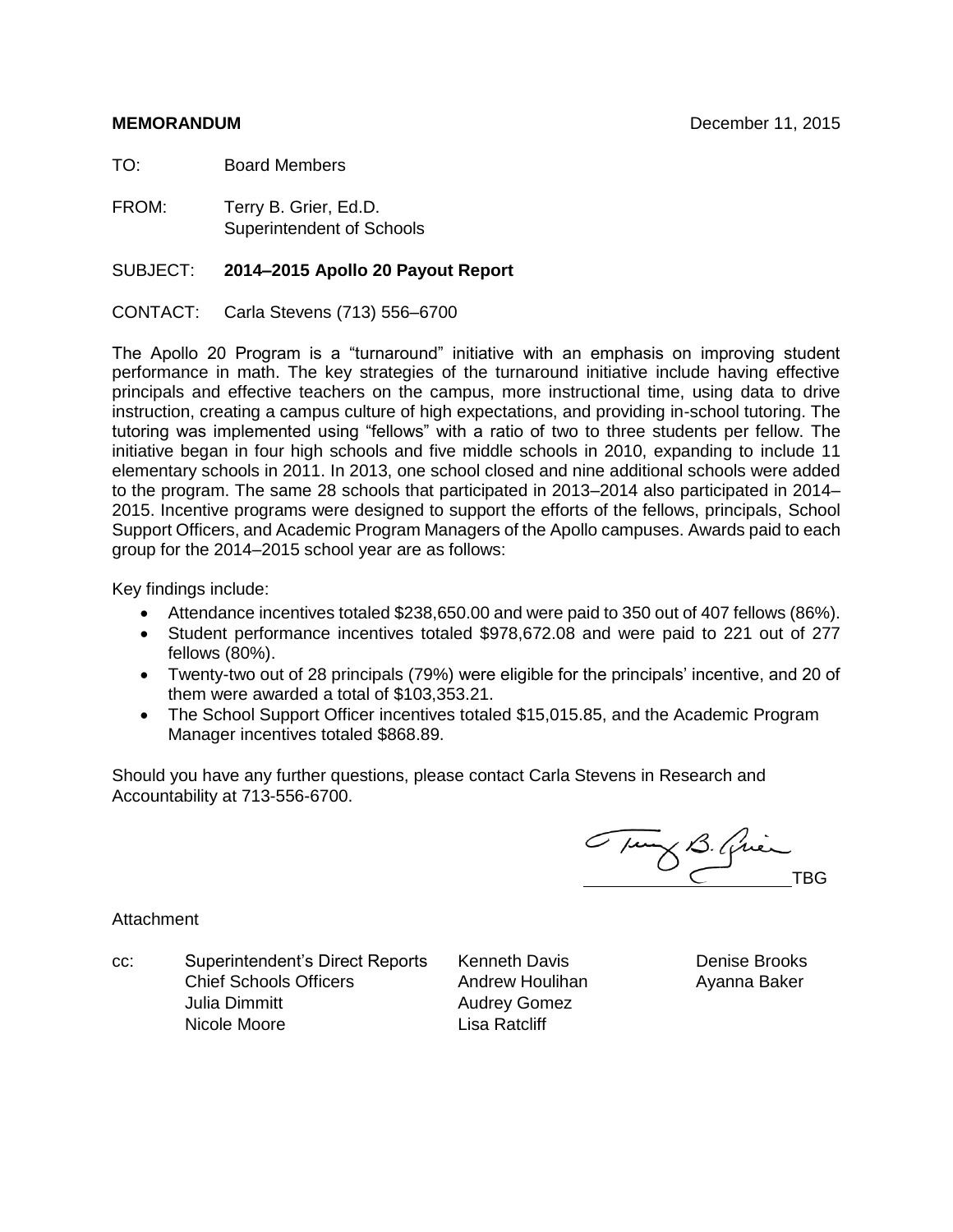



**2014-2015 Apollo 20 Incentive Program Payout Report**

**DEPARTMENT OF RESEARCH AND ACCOUNTABILITY HOUSTON INDEPENDENT SCHOOL DISTRICT**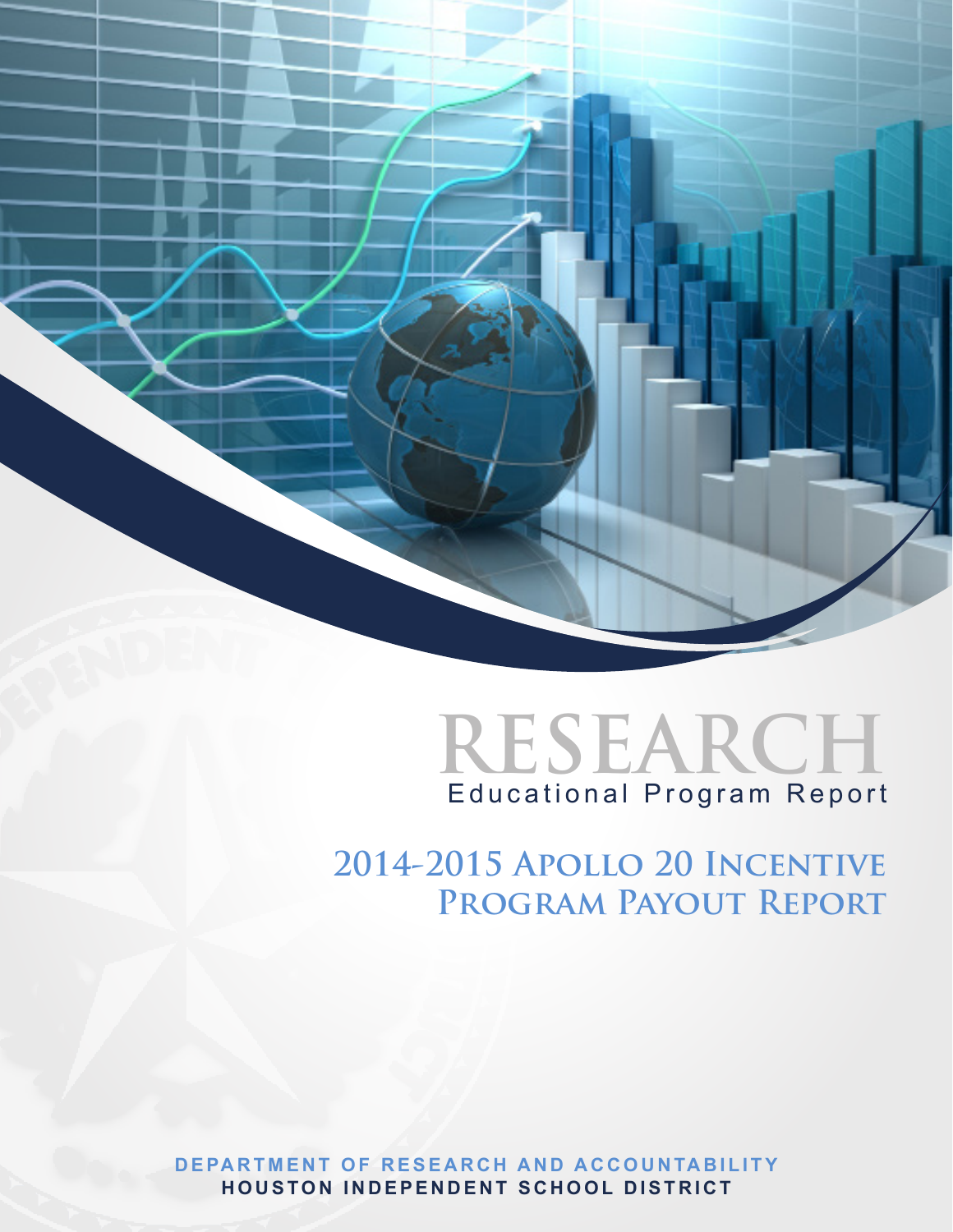

# **2015 Board of Education**

**Rhonda Skillern-Jones** PRESIDENT

**Manuel Rodriguez, Jr.** FIRST VICE PRESIDENT

**Wanda Adams** SECOND VICE PRESIDENT

**Paula Harris SECRETARY** 

**Juliet Stipeche** ASSISTANT SECRETARY

**Anna Eastman Michael L. Lunceford Greg Meyers Harvin C. Moore**

**Terry B. Grier, Ed.D.** SUPERINTENDENT OF SCHOOLS

**Carla Stevens** ASSISTANT SUPERINTENDENT DEPARTMENT OF RESEARCH AND ACCOUNTABILITY

**Elaine Hui** SENIOR RESEARCH SPECIALIST

**Dee Carney** RESEARCH MANAGER

**Houston Independent School District**

Hattie Mae White Educational Support Center 4400 West 18th Street

Houston, Texas 77092-8501

**www.houstonisd.org**

It is the policy of the Houston Independent School District not to discriminate on the basis of age, color, handicap or disability, ancestry, national origin, marital status, race, religion, sex, veteran status, or political affiliation in its educational or employment programs and activities.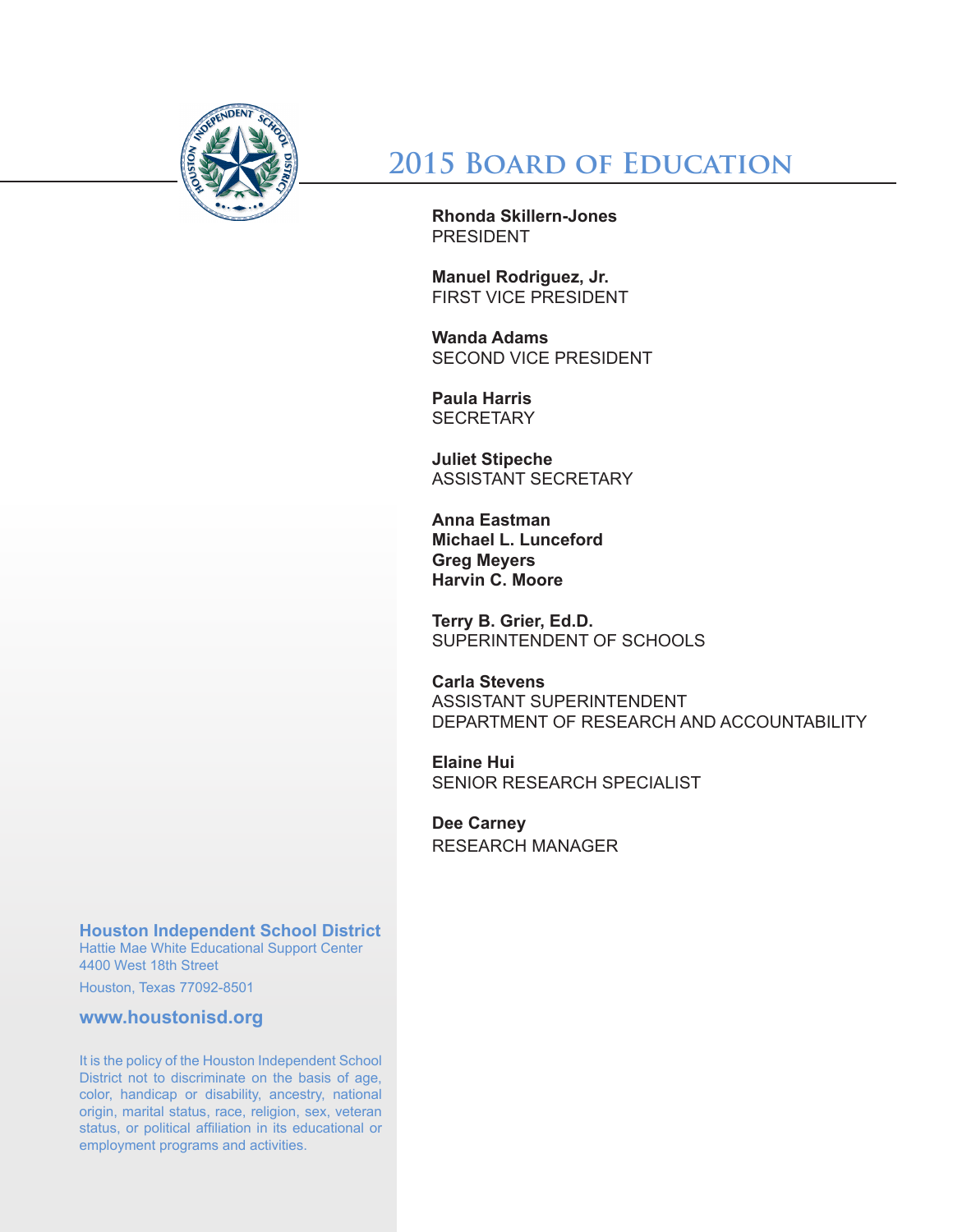### **2014–2015 Apollo 20 Incentive Program Payout Report**

### **Executive Summary**

#### **Program Description**

In 2010–2011, HISD launched the Apollo 20 Program in four high schools and five middle schools in the district as a "turnaround" initiative with an emphasis on improving student performance in math. The key strategies of the turnaround initiative include having effective principals and effective teachers on the campus, more instructional time, using data to drive instruction, creating a campus culture of high expectations, and providing in-school tutoring. The tutoring was implemented using "fellows" with a ratio of two or three students to one fellow.

In 2011–2012, the program expanded to include 11 elementary schools and added a reading component in one of the middle schools for just this school year. In 2012–2013, there were no changes to the 20 schools that were participating, but in 2013–2014 one school closed and nine additional schools were added to the program. The same 28 schools that participated in 2013–2014 also participated in 2014– 2015. Incentive programs were designed to support the efforts of the fellows, principals, Academic Program Managers, and School Support Officers of the Apollo campuses. The program for fellows had an incentive for monthly perfect attendance and a separate incentive for student performance calculated at the end of the school year. The incentives for principals, Academic Program Managers, and School Support Officers were all based on campus-level performance indicators.

#### **Highlights**

- In 2014–2015, 350 out of 407 fellows (86%) received an attendance incentive for a total attendance award payout of \$238,650.00. In 2013–2014, 324 out of 359 fellows (90%) received an attendance incentive for a total attendance award payout of \$204,367.50.
- In 2014–2015, 221 out of 277 fellows (80%) were eligible and were paid for the student performance component of the incentive program. This percentage is on par with the 2013–2014 school year when 194 out of 242 fellows (80%) were eligible and paid the student performance incentive.
- A total of \$978,672.08 in student performance incentives was awarded in 2014–2015, which is less than the \$1,021,426.82 awarded in 2013–2014. Although a greater number of fellows received a student performance incentive for the 2014–2015 school year, the total amount awarded decreased due to lowering the campus budgets from \$5,000 per allotted tutor to \$3,500 per tutor.
- In 2014–2015, 22 out of 28 principals (79%) were eligible and 20 of them were awarded the principals' incentive for a total of \$103,353.21. In 2013–2014, 27 out of 28 principals (96%) were eligible and 22 of them were awarded the principals' incentive for a total of \$86,933.84. Although the number of principals who were eligible and awarded decreased in 2014–2015, the total amount awarded increased.
- In 2014–2015, School Support Officers were awarded a total of \$15,015.85, and the Academic Program Managers were awarded a total of \$868.89. Both amounts are slightly less than what was awarded in 2013–2014: \$16,148.87 for the School Support Officers and \$991.63 for the Academic Program Managers.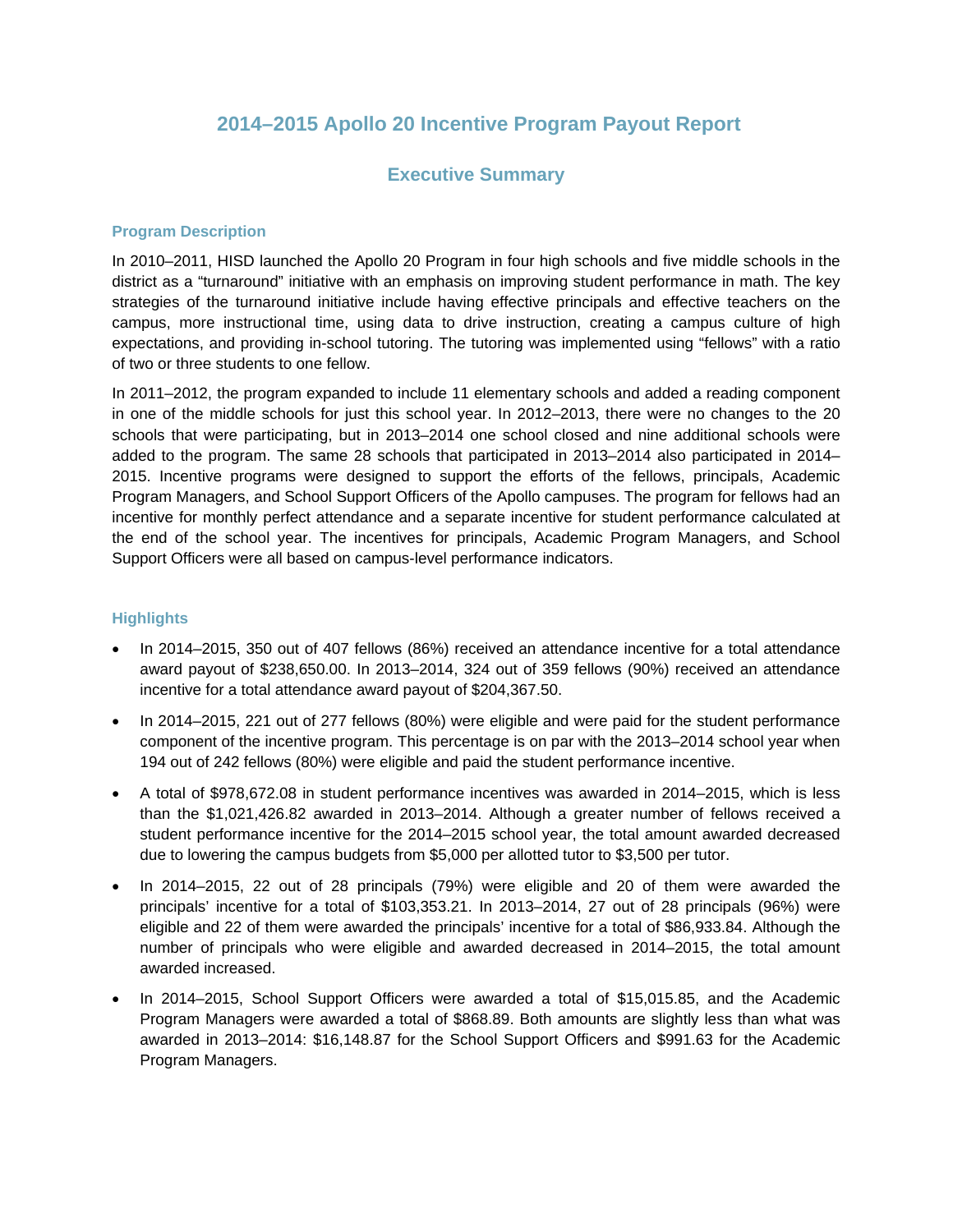#### **Conclusion**

For the 2014–2015 program year, the Apollo 20 Incentive Program awarded a grand total of \$1,336,560.03 to fellows, principals, School Support Officers, and Academic Program Managers. The percentage of fellows receiving an attendance incentive decreased slightly while the total attendance incentive amount increased. The number of fellows receiving a student performance award increased, but the total amount decreased slightly because of corrections made to the campus budgets.

Total principal award amounts increased in 2014–2015 compared to 2013–2014. The total amount paid to the School Support Officers decreased slightly from 2013–2014 to 2014–2015, and the amount paid to Academic Program Managers has decreased each year since 2011–2012. Caution should be taken when attempting to associate award amounts paid to principals, School Support Officers, and Academic Program Managers to Apollo 20 initiative results since awards at these levels are based on campus–wide indicators, such as student attendance, promotion and graduation rates, and performance on reading and math standardized tests, and not specifically tied to Apollo 20 student performance indicators.

#### **Administrative Response**

The administration will closely review these results and will take them into consideration when making decisions on future incentive programs.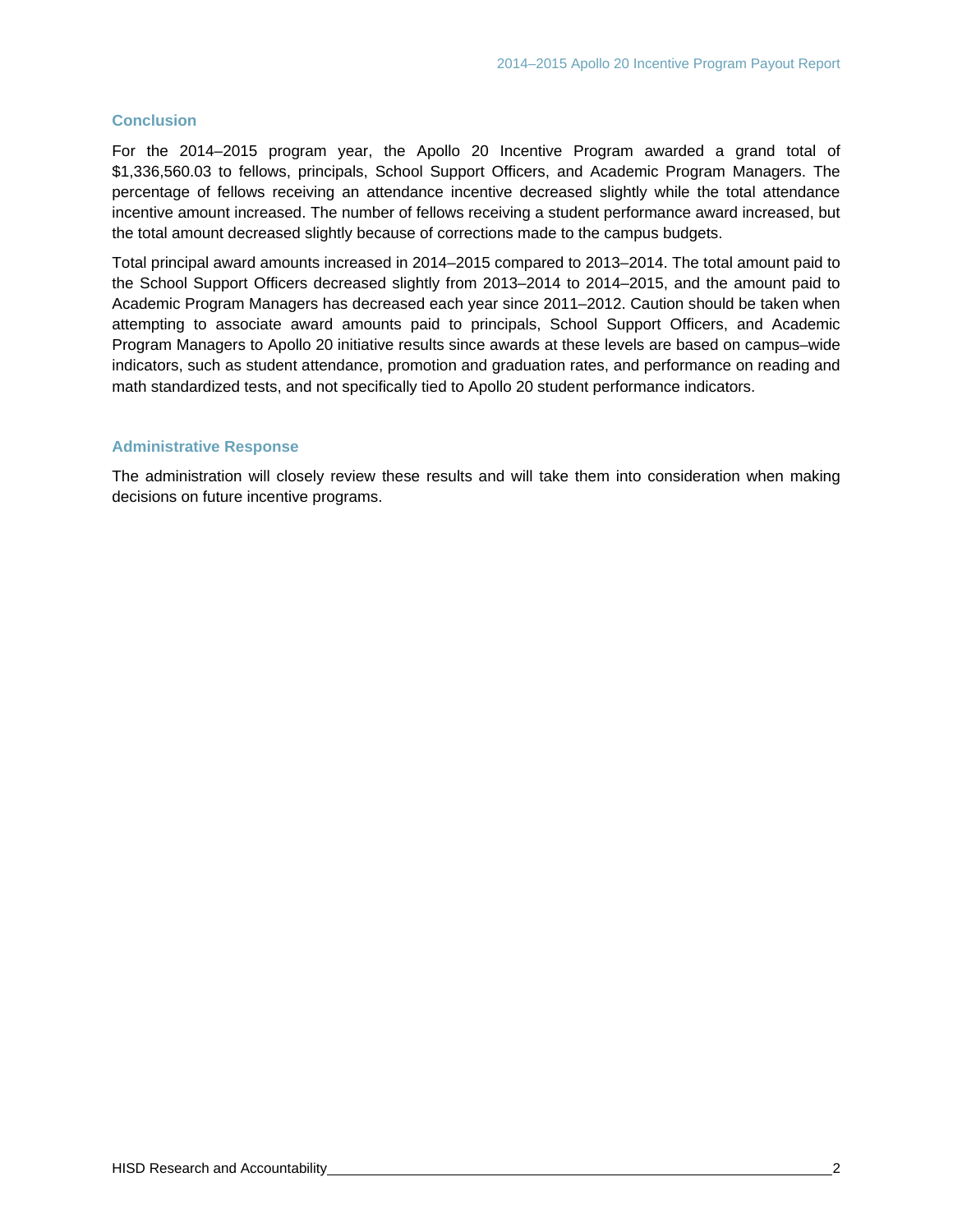### **Introduction**

In 2010, the Houston Independent School District (HISD) launched the Apollo 20 Program as a school "turnaround" initiative for chronic underperforming schools. The program started with four high schools and five middle schools during the 2010–2011 school year and expanded to include 11 elementary schools in the 2011–2012 school year, which continued into the 2012–2013 school year. In 2013–2014, one school closed and nine additional schools were added to the program, and these 28 schools remained in the program for the 2014–2015 school year. The key turnaround strategies implemented in the schools to improve student performance were: having an effective principal and effective teachers on the campus, providing more instructional time, using data to drive instruction, providing in-school tutoring, and creating a campus culture of high expectations. Senior academic tutors ("Apollo Fellows") were hired for tutoring students in math and reading. All Apollo campuses offered math tutoring, and Dowling Middle School offered tutoring in reading as well as in math during the 2011–2012 and 2012–2013 school years. To support the efforts of the Apollo 20 campuses, incentive programs were created for fellows, principals, Academic Program Managers, and School Support Officers from the campuses participating in the Apollo Program.

#### **Apollo 20 Fellows Incentive Program**

The Apollo 20 Fellows Incentive Program offers incentives to fellows who meet program eligibility requirements and whose students achieve student performance indicators during the school year. The program has two components: Employee Attendance and Student Performance. Each Apollo campus has an established budget for both components. The Employee Attendance component pays an incentive to Apollo fellows for each month of perfect attendance during the 10-month commitment, for a maximum of \$1,500. The Student Performance component budget for each campus is \$3,500 per fellow times the number of fellows assigned to that campus. If the total amount calculated for all fellows at a campus exceeds the campus budget, each tutor's incentive payment is pro-rated according to an agreed-upon formula. See **Appendix A** for the 2014–2015 model and **Appendix B** for the eligibility criteria. Both the award model and the eligibility criteria documents are posted on the ASPIRE portal (http://portal.battelleforkids.org/Aspire/Recognize/fellows-award-program/fellows-award-program-2014- 2015) and were approved by the Board in October 2014.

Under the Student Performance component, Apollo fellows are eligible to receive an incentive based on the performance of the students to whom they were linked, at the campus where they were assigned. This component has two strands, one for maintaining students already at a high level of achievement and one for raising students' achievement. Students are rank-ordered across all HISD students who took the same version of the exam in the same language in the same year. Exams used in the analysis include the STAAR Math (Grades 3-8 and End-of-Course), the Iowa or Logramos Math Total, and the campusadministered diagnostic exam. The STAAR Math is the primary assessment. When two administrations of the STAAR are not available, the Stanford/Aprenda and Iowa/Logramos rankings are used. When two administrations of the Stanford/Aprenda and Iowa/Logramos are not available, the campus-administered diagnostic exam is used. If two administrations of the same exam are not available, the student will not be used in the calculation of the award. In the event that a fellow has more students linked to him/her than is possible within a three-to-one ratio, a pro-rated adjustment is made to that fellow's total incentive payment.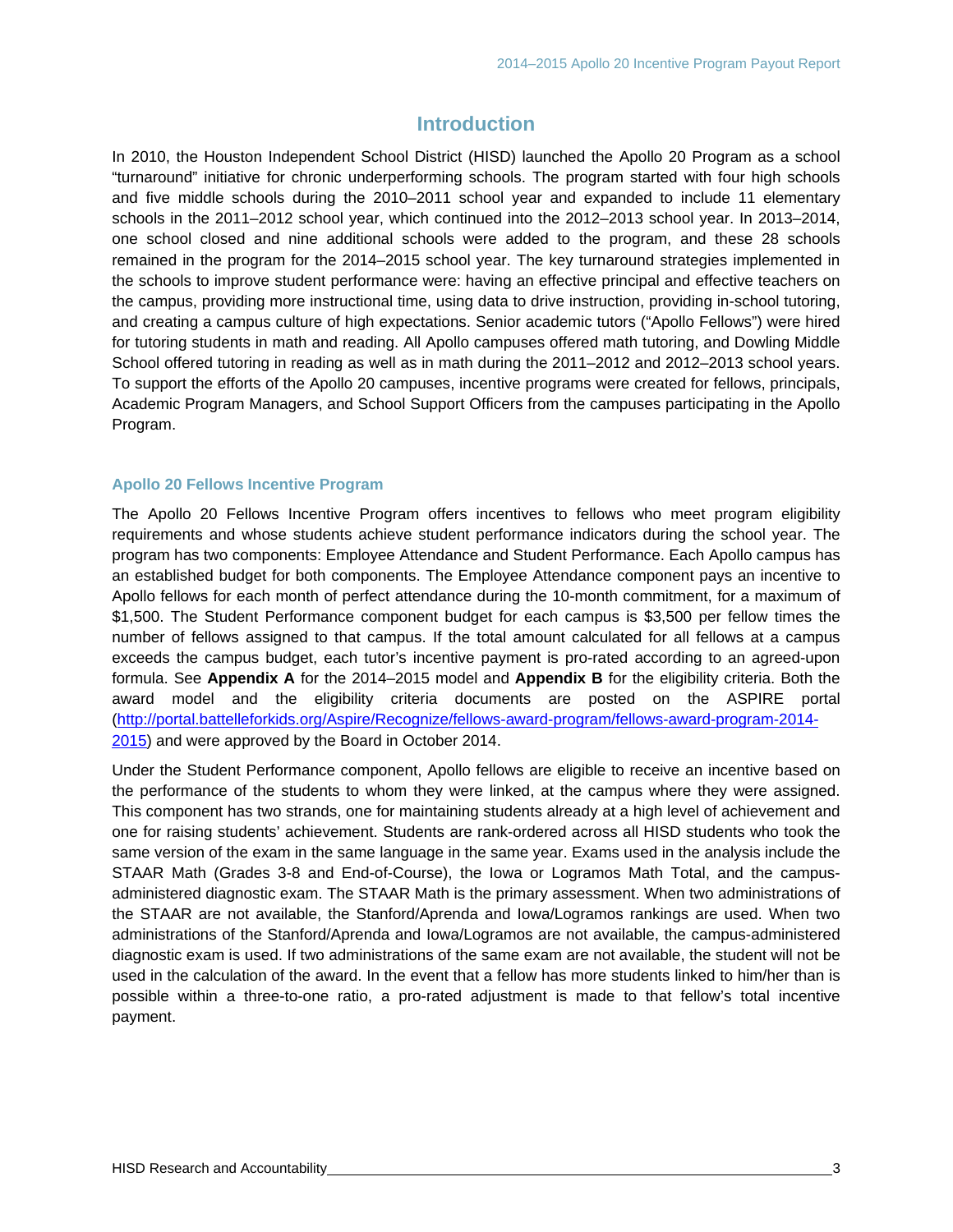#### **Apollo 20 Principals Incentive Program**

The Apollo 20 Principals Incentive Program offers incentives to principals of Apollo campuses who meet program eligibility requirements based on their campus' performance on select indicators. For a detailed description of the indicators and methodology used in calculating awards, the 2014–2015 Apollo 20 Incentive Program Model for principals can be found in **Appendix C**.

There are three components of the Apollo Principals Incentive Program (Student Attendance, Student Achievement, and Student Grade-Level Performance), with each component accounting for one-third of the total incentive payment. The maximum incentive payment is \$30,000 for high school principals, \$20,000 for middle school principals, and \$10,000 for elementary school principals. For each campus, a specific goal was set for each award criterion prior to the start of the program year, based on a review of baseline data and a long-term target. If the target goal is met or exceeded, the principal has the potential to receive the maximum amount for that component. Principals are able to receive pro-rated amounts for achieving progress towards the goal based on an agreed-upon formula.

The **Student Attendance** component awards principals whose campus progresses toward or reaches campus attendance goals. These goals are 95.0% for high schools, 97.0% for middle schools, and 98.0% for elementary schools.

The **Student Achievement** component awards principals whose campus progresses toward or reaches specific campus goals in state-administered assessments (STAAR).

Under the **Student Grade-Level Performance** component, high school principals are awarded if their campus progresses toward or reaches target goals in student graduation and promotion rates. For elementary schools and middle schools, their target goals are based on the percent of students at or above 50th National Percentile Rank on the Iowa/Logramos in reading and math. The goal was set at 100% for all school levels.

#### **Apollo 20 School Support Officers and Academic Program Managers Incentive Program**

In 2011–2012, the incentive program was extended to include School Support Officers and Academic Program Managers serving the Apollo campuses. Similar to the Principal Incentive Program, there are also three strands of the School Support Officer and Academic Program Manager Incentive Program, with each strand accounting for one-third of the total incentive payment. The average improvement across their campuses for each of the three strands, Student Attendance, Student Achievement, and Student Performance, is calculated separately and then summed to arrive at the total incentive payment. The maximum incentive payment is \$15,000 for School Support Officers and \$4,500 for Academic Program Managers. For a detailed description of the indicators and methodology used in calculating awards, the 2014–2015 Apollo 20 Incentive Program Model for School Support Officers and Academic Program Managers can be found in **Appendix C**.

#### **Results**

#### **Apollo 20 Fellows Incentive Program**

**Table 1** (page 5) shows the number of math fellows and the total amount of awarded attendance incentives at each school level. While the total amount paid for attendance incentives declined from 2010–2011 through 2012–2013, the amount increased in 2013–2014 to \$204,367.50 and again in 2014– 2015 to \$238,650.00. **Figure 1** (page 5) shows the percentage of fellows that received an attendance bonus since program inception. The percentage of employees receiving an attendance bonus declined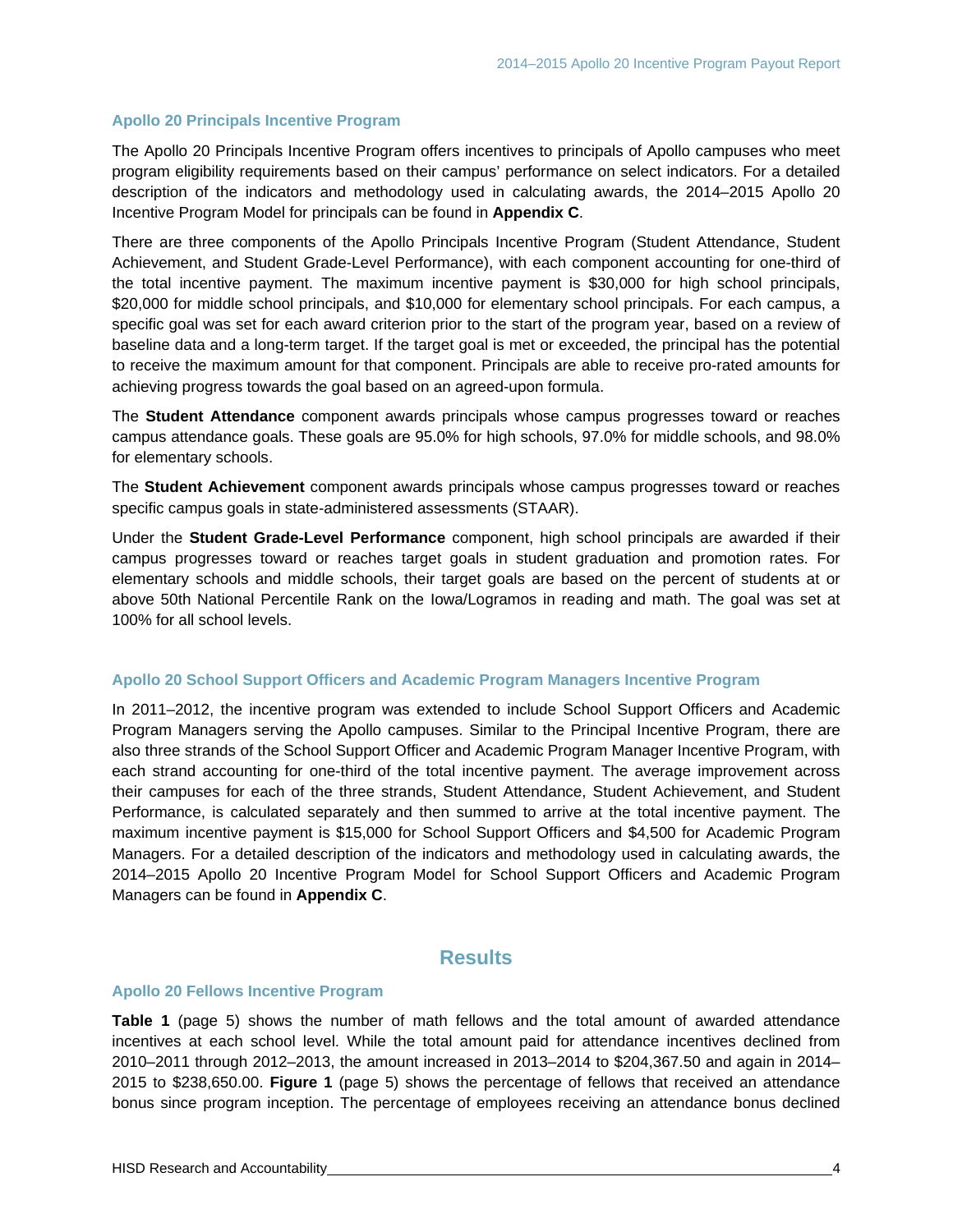from 2010–2011 through 2012–2013, increased in 2013–2014 and then declined slightly in 2014–2015. From 2013–2014 to 2014–2015, the percentage of elementary fellows receiving an attendance award increased to 100 percent, but the percentage of middle and high fellows declined. Attendance incentives by campus for the 2014–2015 program year are available in **Table 8** in **Appendix D-1**.

| Table 1. Comparison of Apollo 20 Fellows' Attendance Incentives by School Level |                     |                |           |                      |                              |  |  |  |  |  |
|---------------------------------------------------------------------------------|---------------------|----------------|-----------|----------------------|------------------------------|--|--|--|--|--|
| <b>School Year</b>                                                              | <b>School Level</b> | # Campuses     | # Fellows | # Fellows<br>Awarded | <b>Total Amount</b><br>Award |  |  |  |  |  |
|                                                                                 | High                | 4              | 134       | 123                  | \$104,850.00                 |  |  |  |  |  |
|                                                                                 | Middle              | 5              | 126       | 115                  | \$102,750.00                 |  |  |  |  |  |
| 2010-2011                                                                       | Elementary          |                |           |                      |                              |  |  |  |  |  |
|                                                                                 | <b>Total</b>        | 9              | 260       | 238                  | \$207,600.00                 |  |  |  |  |  |
| 2011-2012                                                                       | High                | $\overline{4}$ | 117       | 95                   | \$71,850.00                  |  |  |  |  |  |
|                                                                                 | Middle              | 5              | 110       | 90                   | \$60,150.00                  |  |  |  |  |  |
|                                                                                 | Elementary          | 11             | 58        | 44                   | \$31,650.00                  |  |  |  |  |  |
|                                                                                 | <b>Total</b>        | 20             | 285       | 229                  | \$163,650.00                 |  |  |  |  |  |
|                                                                                 | High                | 4              | 98        | 34                   | \$26,550.00                  |  |  |  |  |  |
| 2012-2013                                                                       | Middle              | 5              | 112       | 47                   | \$35,850.00                  |  |  |  |  |  |
|                                                                                 | Elementary          | 11             | 58        | 28                   | \$20,250.00                  |  |  |  |  |  |
|                                                                                 | <b>Total</b>        | 20             | 268       | 109                  | \$82,650.00                  |  |  |  |  |  |
|                                                                                 | High                | 9              | 158       | 151                  | \$92,550.00                  |  |  |  |  |  |
| 2013-2014                                                                       | Middle              | 8              | 129       | 127                  | \$84,817.50                  |  |  |  |  |  |
|                                                                                 | Elementary          | 11             | 72        | 46                   | \$27,000.00                  |  |  |  |  |  |
|                                                                                 | <b>Total</b>        | 28             | 359       | 324                  | \$204,367.50                 |  |  |  |  |  |
|                                                                                 | High                | 9              | 211       | 174                  | \$108,750.00                 |  |  |  |  |  |
| 2014-2015                                                                       | Middle              | 8              | 134       | 114                  | \$81,750.00                  |  |  |  |  |  |
|                                                                                 | Elementary          | 11             | 62        | 62                   | \$48,150.00                  |  |  |  |  |  |
|                                                                                 | <b>Total</b>        | 28             | 407       | 350                  | \$238,650.00                 |  |  |  |  |  |

*Source: HISD Budgeting & Financial Planning Department* 

#### **Figure 1. Percentage of Apollo fellows awarded an attendance incentive by school level and year.**



*Source: HISD Budgeting & Financial Planning Department*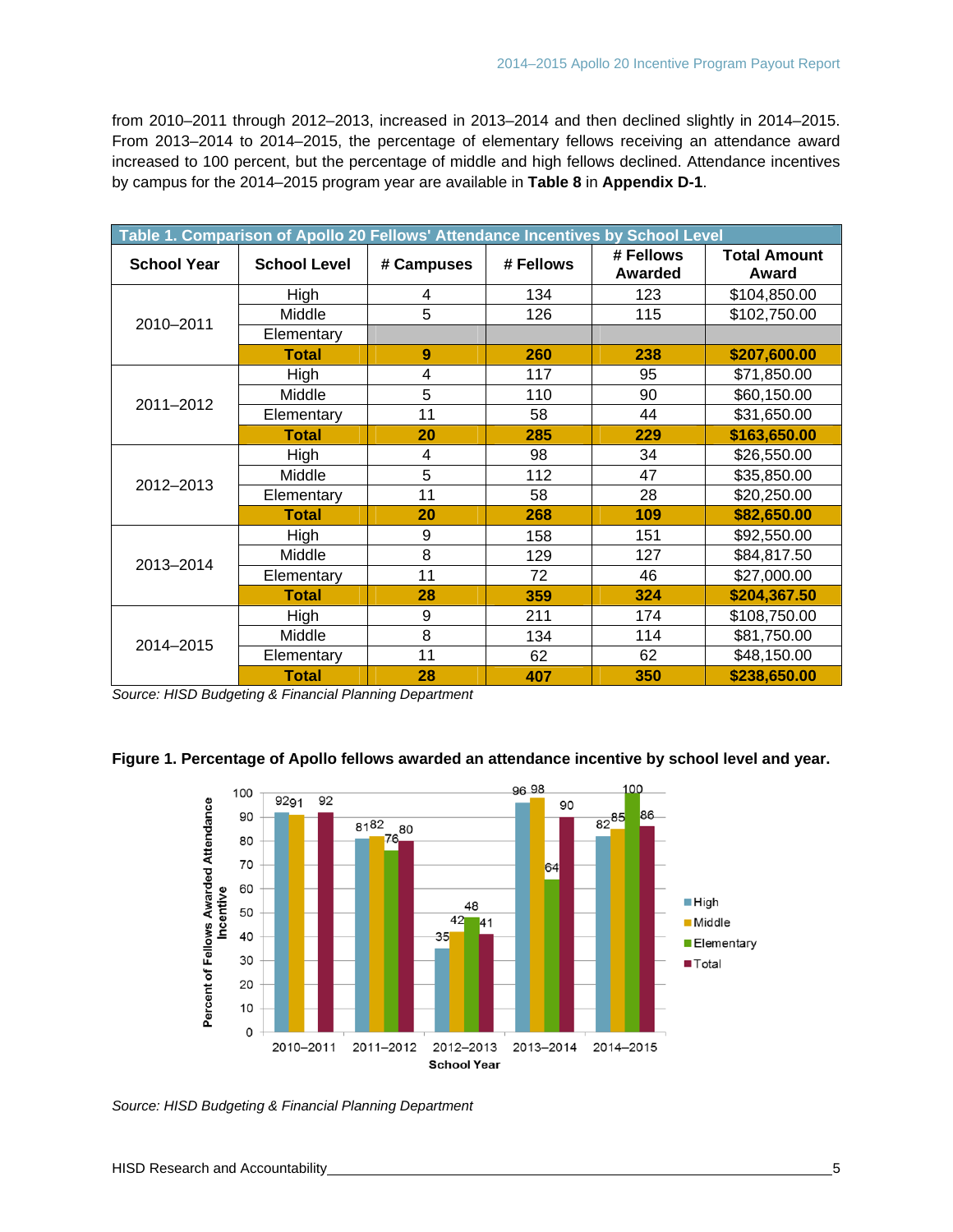**Table 2** shows the number of fellows awarded for their students' performance and the total incentive amounts at each school level. In 2010–2011, 178 fellows from nine campuses were awarded a total of \$626,952.00. This has grown to 221 fellows from 28 campuses who were awarded a total of \$978,672.08 for the 2014–2015 school year. **Figure 2** (page 7) shows the percentage of fellows that received an award based on student performance. At the end of the 2014–2015 school year, 277 fellows were considered for a student performance incentive; these fellows had provided linkage information that tied them to the students they tutored during the year as of February 2015. Out of the 277 fellows considered for an incentive, 221 (80%) met all eligibility and payout requirements of the program. It is important to note that the amounts shown on **Table 2** were the awards calculated with adjustments made for campus budgets. For campus level information by program year, see **Tables 9-13** in **Appendix D-2**.

|                    | Table 2. Comparison of Apollo 20 Fellows' Adjusted Awards for Student Performance by School |            |                                |                      |                              |  |  |  |  |  |  |
|--------------------|---------------------------------------------------------------------------------------------|------------|--------------------------------|----------------------|------------------------------|--|--|--|--|--|--|
| <b>Level</b>       |                                                                                             |            |                                |                      |                              |  |  |  |  |  |  |
| <b>School Year</b> | <b>School Level</b>                                                                         | # Campuses | # Fellows<br><b>Considered</b> | # Fellows<br>Awarded | <b>Total Amount</b><br>Award |  |  |  |  |  |  |
|                    | High                                                                                        | 4          | 108                            | 83                   | \$286,139.00                 |  |  |  |  |  |  |
| 2010-2011          | Middle                                                                                      | 5          | 109                            | 95                   | \$340,813.00                 |  |  |  |  |  |  |
|                    | Elementary                                                                                  |            |                                |                      |                              |  |  |  |  |  |  |
|                    | <b>Total</b>                                                                                | 9          | 217                            | 178                  | \$626,952.00                 |  |  |  |  |  |  |
| 2011-2012          | High                                                                                        | 4          | 99                             | 68                   | \$321,170.00                 |  |  |  |  |  |  |
|                    | Middle                                                                                      | 5          | 83                             | 67                   | \$277,767.00                 |  |  |  |  |  |  |
|                    | Elementary                                                                                  | 11         | 56                             | 37                   | \$149,293.00                 |  |  |  |  |  |  |
|                    | <b>Total</b>                                                                                | 20         | 238                            | 172                  | \$748,230.00                 |  |  |  |  |  |  |
|                    | High                                                                                        | 4          | 122                            | 71                   | \$282,951.00                 |  |  |  |  |  |  |
| 2012-2013          | Middle                                                                                      | 5          | 126                            | 81                   | \$328,501.00                 |  |  |  |  |  |  |
|                    | Elementary                                                                                  | 11         | 70                             | 41                   | \$128,542.00                 |  |  |  |  |  |  |
|                    | <b>Total</b>                                                                                | 20         | 318                            | 193                  | \$739,994.00                 |  |  |  |  |  |  |
|                    | High                                                                                        | 9          | 96                             | 80                   | \$436,058.68                 |  |  |  |  |  |  |
| 2013-2014          | Middle                                                                                      | 8          | 100                            | 79                   | \$423,493.14                 |  |  |  |  |  |  |
|                    | Elementary                                                                                  | 11         | 46                             | 35                   | \$161,875.00                 |  |  |  |  |  |  |
|                    | <b>Total</b>                                                                                | 28         | 242                            | 194                  | \$1,021,426.82               |  |  |  |  |  |  |
|                    | High                                                                                        | 9          | 120                            | 97                   | \$424,204.13                 |  |  |  |  |  |  |
| 2014-2015          | Middle                                                                                      | 8          | 106                            | 80                   | \$368,655.97                 |  |  |  |  |  |  |
|                    | Elementary                                                                                  | 11         | 51                             | 44                   | \$185,811.98                 |  |  |  |  |  |  |
|                    | <b>Total</b>                                                                                | 28         | 277                            | 221                  | \$978,672.08                 |  |  |  |  |  |  |

*Sources: Battelle for Kids – Final Eligibility data file; HISD Research & Accountability Department – Final Payout data file; various years*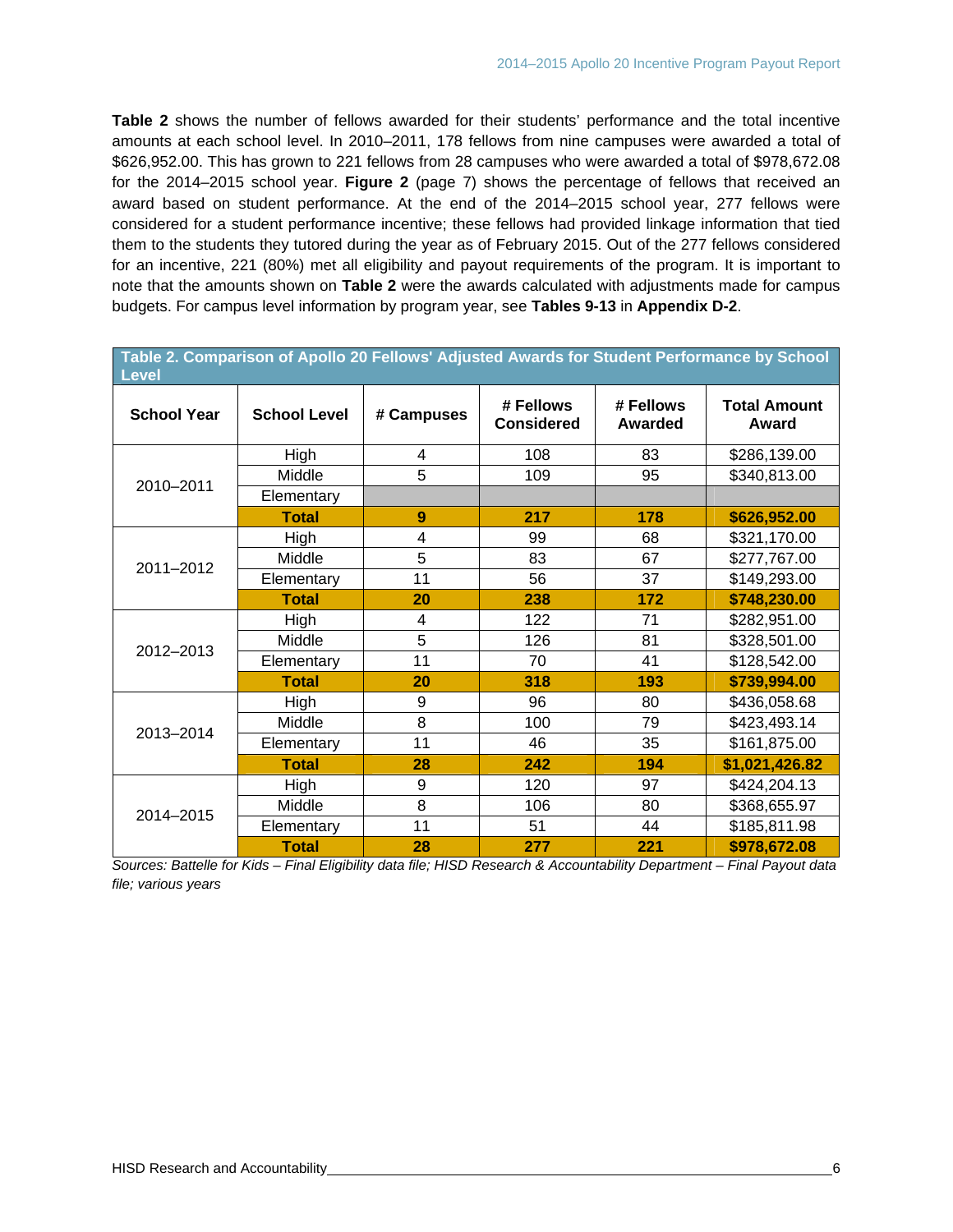

**Figure 2. Percentage of considered Apollo fellows awarded for student performance by school level and year.** 

*Sources: Battelle for Kids – Final Eligibility data file; HISD Research & Accountability Department – Final Payout data file; various years* 

**Table 3** shows the unadjusted award amounts by strand across five years. It shows that, had there not been award amount limits per campus, the award amounts for each strand and grade level would have increased from 2013–2014 to 2014–2015 with the exception of student achievement awards for the middle schools.

| Table 3. Comparison of Apollo 20 Fellows' Unadjusted Awards by Strand |                     |            |                    |                |  |  |  |  |  |
|-----------------------------------------------------------------------|---------------------|------------|--------------------|----------------|--|--|--|--|--|
|                                                                       |                     |            | <b>Student</b>     | <b>Student</b> |  |  |  |  |  |
| <b>School Year</b>                                                    | <b>School Level</b> | # Campuses | <b>Achievement</b> | Improvement    |  |  |  |  |  |
|                                                                       |                     |            | <b>Awards</b>      | <b>Awards</b>  |  |  |  |  |  |
|                                                                       | High                | 4          | \$12,750.00        | \$348,132.00   |  |  |  |  |  |
| 2010-2011                                                             | Middle              | 5          | \$11,700.00        | \$400,080.00   |  |  |  |  |  |
|                                                                       | Elementary          |            |                    |                |  |  |  |  |  |
|                                                                       | <b>Total</b>        | 9          | \$24,450.00        | \$748,212.00   |  |  |  |  |  |
| 2011-2012                                                             | High                | 4          | \$11,500.00        | \$496,500.00   |  |  |  |  |  |
|                                                                       | Middle              | 5          | \$8,100.00         | \$342,690.00   |  |  |  |  |  |
|                                                                       | Elementary          | 11         | \$3,250.00         | \$318,225.00   |  |  |  |  |  |
|                                                                       | <b>Total</b>        | 20         | \$22,850.00        | \$1,157,415.00 |  |  |  |  |  |
|                                                                       | High                | 4          | \$16,250.00        | \$418,425.00   |  |  |  |  |  |
|                                                                       | Middle              | 5          | \$11,100.00        | \$430,890.00   |  |  |  |  |  |
| 2012-2013                                                             | Elementary          | 11         | \$5,500.00         | \$182,125.00   |  |  |  |  |  |
|                                                                       | <b>Total</b>        | 20         | \$32,850.00        | \$1,031,440.00 |  |  |  |  |  |
|                                                                       | High                | 9          | \$17,250.00        | \$499,000.00   |  |  |  |  |  |
|                                                                       | Middle              | 8          | \$24,900.00        | \$447,960.00   |  |  |  |  |  |
| 2013-2014                                                             | Elementary          | 11         | \$4,250.00         | \$164,650.00   |  |  |  |  |  |
|                                                                       | <b>Total</b>        | 28         | \$46,400.00        | \$1,111,610.00 |  |  |  |  |  |
|                                                                       | High                | 9          | \$27,500.00        | \$504,200.00   |  |  |  |  |  |
| 2014-2015                                                             | Middle              | 8          | \$15,300.00        | \$508,470.00   |  |  |  |  |  |
|                                                                       | Elementary          | 11         | \$8,750.00         | \$218,375.00   |  |  |  |  |  |
|                                                                       | <b>Total</b>        | 28         | \$51,550.00        | \$1,231,045.00 |  |  |  |  |  |

*Sources: Battelle for Kids – Final Eligibility data file; HISD Research & Accountability Department – Final Payout data file; various years*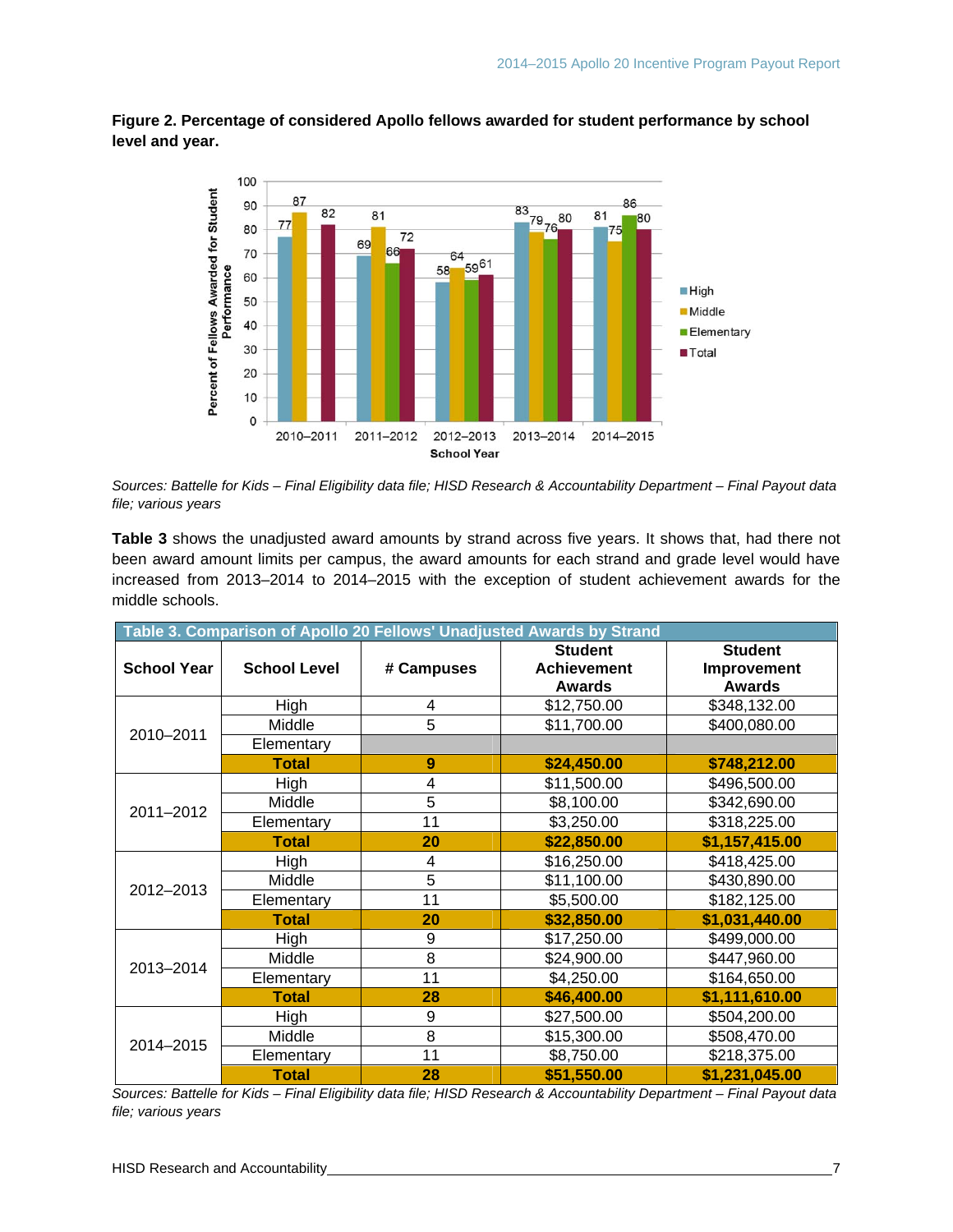#### **Apollo 20 Principals Incentive Program**

For the Principals Incentive Program, **Table 4** shows the award amounts for each strand awarded to principals from the Apollo campuses for the 2014–2015 program year. **Table 5** shows a comparison of Apollo principal award amounts from 2010–2011 to 2014–2015. Award amounts at the campus level are available in **Table 14** in **Appendix D-3**. The total award amount from 2014–2015 is \$103,353.21, reflecting an increase from 2013–2014, when awards totaled \$86,933.84. The increase is mainly due to student performance improvements at a few schools. Principal total award amount five-year comparisons by campus can be found in **Table 15** in **Appendix D-4**.

| Table 4. Summary of Apollo 20 Principal Incentives by Strand, 2014-2015 |                                                                             |             |                                                  |              |  |  |  |  |
|-------------------------------------------------------------------------|-----------------------------------------------------------------------------|-------------|--------------------------------------------------|--------------|--|--|--|--|
| <b>School Level</b>                                                     | <b>Student</b><br><b>Student</b><br><b>Achievement</b><br><b>Attendance</b> |             | <b>Student Grade</b><br><b>Level Performance</b> | Total        |  |  |  |  |
| High                                                                    | \$24,163.44                                                                 | \$26,333.40 | \$21,632.61                                      | \$72,129.45  |  |  |  |  |
| Middle                                                                  | \$4,771.71                                                                  | \$6,222.53  | \$52.09                                          | \$11,046.33  |  |  |  |  |
| Elementary                                                              | \$3,593.25                                                                  | \$15,331.80 | \$1,252.38                                       | \$20,177.43  |  |  |  |  |
| <b>Total</b>                                                            | \$32,528.40                                                                 | \$47,887.73 | \$22,937.08                                      | \$103,353.21 |  |  |  |  |

*Sources: Battelle for Kids – Final Eligibility data file; HISD Research & Accountability Department – Final Payout data file; 2014–2015* 

|                    | Table 5. Comparison of Apollo 20 Principal Awards |                      |                                           |                                                              |                                                              |                                                            |  |  |  |
|--------------------|---------------------------------------------------|----------------------|-------------------------------------------|--------------------------------------------------------------|--------------------------------------------------------------|------------------------------------------------------------|--|--|--|
| <b>School Year</b> | <b>School</b><br>Level                            | #<br><b>Campuses</b> | #<br><b>Principals</b><br><b>Eligible</b> | <b>Minimum</b><br><b>Principal</b><br>Award<br><b>Amount</b> | <b>Maximum</b><br><b>Principal</b><br>Award<br><b>Amount</b> | <b>Total</b><br><b>Principal</b><br>Award<br><b>Amount</b> |  |  |  |
|                    | High                                              | 4                    | 4                                         | \$455.00                                                     | \$13,706.00                                                  | \$31,212.00                                                |  |  |  |
| 2010-2011          | Middle                                            | 5                    | $\overline{4}$                            | \$6,507.00                                                   | \$10,433.00                                                  | \$31,818.00                                                |  |  |  |
|                    | Elementary                                        |                      |                                           |                                                              |                                                              |                                                            |  |  |  |
|                    | <b>Total</b>                                      | 9                    | 8                                         | \$455.00                                                     | \$13,706.00                                                  | \$63,030.00                                                |  |  |  |
| 2011-2012          | High                                              | 4                    | 4                                         | \$8,057.07                                                   | \$17,168.17                                                  | \$48,364.09                                                |  |  |  |
|                    | Middle                                            | 5                    | 4                                         | \$1,407.00                                                   | \$5,738.50                                                   | \$12,830.97                                                |  |  |  |
|                    | Elementary                                        | 11                   | 10                                        | \$546.00                                                     | \$9,291.57                                                   | \$31,974.52                                                |  |  |  |
|                    | <b>Total</b>                                      | 20                   | 18                                        | \$546.00                                                     | \$17,168.17                                                  | \$93,169.58                                                |  |  |  |
|                    | High                                              | 4                    | 4                                         | \$3,914.58                                                   | \$10,584.19                                                  | \$28,432.97                                                |  |  |  |
| 2012-2013          | Middle                                            | 5                    | $\overline{5}$                            | \$677.63                                                     | \$4,454.81                                                   | \$11,938.24                                                |  |  |  |
|                    | Elementary                                        | $\overline{11}$      | 9                                         | \$166.65                                                     | \$3,776.52                                                   | \$13,774.47                                                |  |  |  |
|                    | <b>Total</b>                                      | 20                   | 18                                        | \$166.65                                                     | \$10,584.19                                                  | \$54,145.68                                                |  |  |  |
|                    | High                                              | 9                    | 8                                         | \$0.00                                                       | \$17,336.60                                                  | \$62,842.08                                                |  |  |  |
| 2013-2014          | Middle                                            | 8                    | 8                                         | \$0.00                                                       | \$3,367.69                                                   | \$7,615.84                                                 |  |  |  |
|                    | Elementary                                        | 11                   | 11                                        | \$0.00                                                       | \$4,767.26                                                   | \$16,475.92                                                |  |  |  |
|                    | Total                                             | 28                   | 27                                        | \$0.00                                                       | \$17,336.60                                                  | \$86,933.84                                                |  |  |  |
|                    | High                                              | 9                    | 8                                         | \$1,586.72                                                   | \$28,495.58                                                  | \$72,129.45                                                |  |  |  |
| 2014-2015          | Middle                                            | 8                    | 5                                         | \$0.00                                                       | \$6,570.93                                                   | \$11,046.33                                                |  |  |  |
|                    | Elementary                                        | 11                   | 9                                         | \$0.00                                                       | \$4,196.93                                                   | \$20,177.43                                                |  |  |  |
|                    | <b>Total</b>                                      | 28                   | 22                                        | \$0.00                                                       | \$28,495.58                                                  | \$103,353.21                                               |  |  |  |

*Sources: Battelle for Kids – Final Eligibility data file; HISD Research & Accountability Department – Final Payout data file; various years*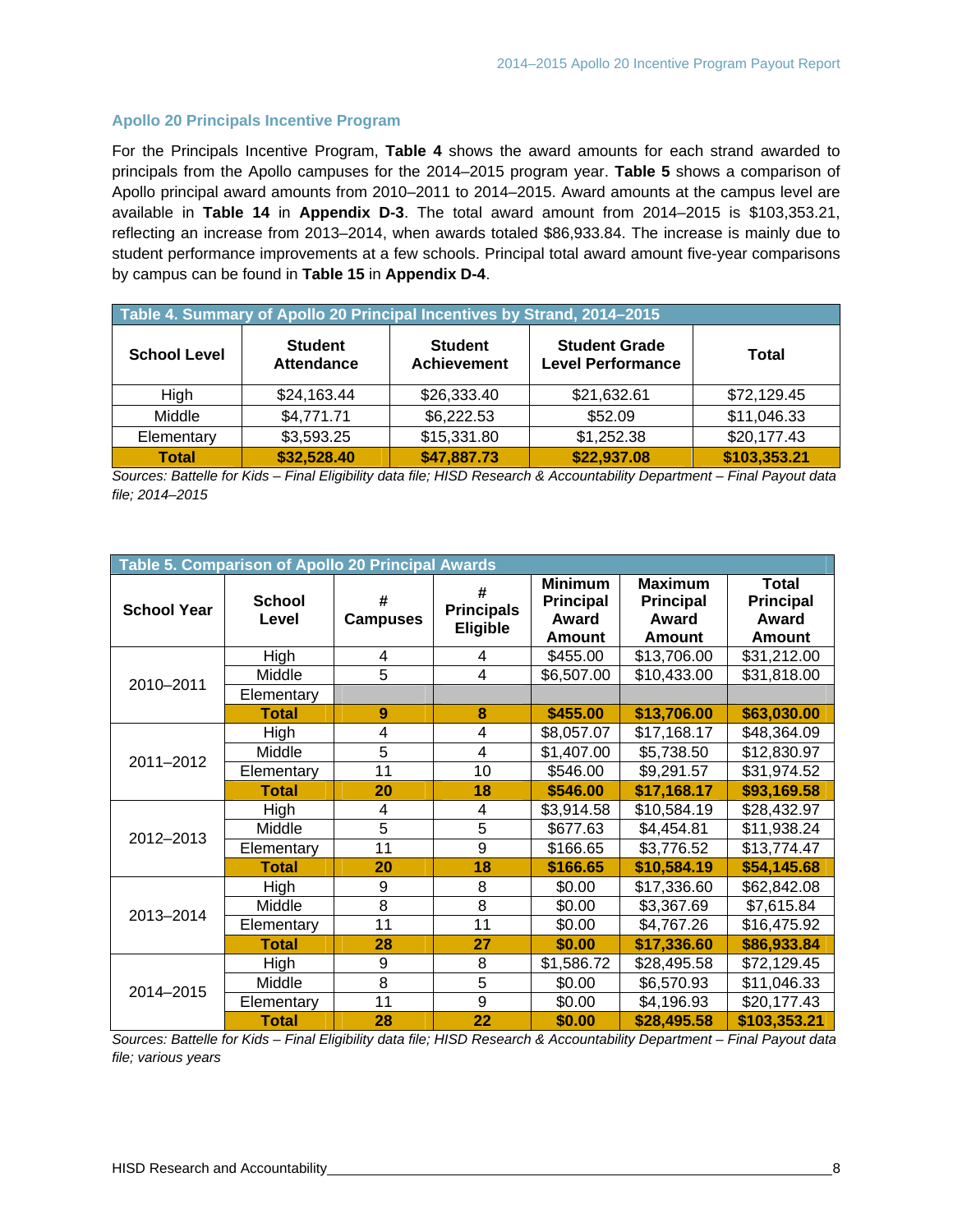#### **Apollo 20 School Support Officers and Academic Program Managers Incentive Program**

For the School Support Officers and Academic Program Managers, **Table 6** shows the award amounts for each strand awarded to the administrators over the Apollo campuses. School Support Officers can each earn up to \$15,000 while Academic Program Managers can each earn up to \$4,500.00. In the 2014–2015 school year, the awards for School Support Officers totaled \$15,015.85 and the awards for Academic Program Managers totaled \$868.89, reflecting slight decreases from 2013–2014.

|            | Table 6. Summary of Apollo 20 School Support Officer (SSO) and Academic Program Manager<br>(APM) Awards |             |            |             |             |  |  |  |  |
|------------|---------------------------------------------------------------------------------------------------------|-------------|------------|-------------|-------------|--|--|--|--|
|            |                                                                                                         | 2011-2012   | 2012-2013  | 2013-2014   | 2014-2015   |  |  |  |  |
| <b>SSO</b> | <b>Student Attendance</b>                                                                               | \$2,857.14  | \$2,948.72 | \$2,894.54  | \$4,828.88  |  |  |  |  |
|            | Student Achievement                                                                                     | \$4,375.00  | \$1,691.66 | \$9,500.00  | \$8,633.34  |  |  |  |  |
|            | Student Grade Level<br>Performance                                                                      | \$3,618.06  | \$583.67   | \$3,754.33  | \$1,553.63  |  |  |  |  |
|            | <b>Total SSO Award</b>                                                                                  | \$10,850.20 | \$5,224.05 | \$16,148.87 | \$15,015.85 |  |  |  |  |
|            | <b>Student Attendance</b>                                                                               | \$553.57    | \$494.22   | \$0.00      | \$508.48    |  |  |  |  |
|            | <b>Student Achievement</b>                                                                              | \$1,321.25  | \$470.00   | \$806.06    | \$340.00    |  |  |  |  |
| <b>APM</b> | <b>Student Grade Level</b><br>Performance                                                               | \$421.46    | \$175.10   | \$185.57    | \$20.41     |  |  |  |  |
|            | <b>Total APM Award</b>                                                                                  | \$2,296.28  | \$1,139.32 | \$991.63    | \$868.89    |  |  |  |  |

*Sources: Battelle for Kids – Final Eligibility data file; HISD Research & Accountability Department – Final Payout data file; various years* 

#### **Total Award Amounts**

For the 2014–2015 school year, a total of \$1,336,560.03 in attendance incentives and student performance incentives was awarded to fellows, principals, School Support Officers, and Academic Program Managers. This is an increase from 2013–2014 when \$1,329,868.66 was awarded. The main cause of the overall increase is an increase in incentives awarded to principals. **Table 7** shows the total amounts awarded from 2010–2011 through 2014–2015.

|                       | Table 7. Comparison of Total Apollo 20 Incentive Awards |                                                                                       |                                               |                                                                                |                                                                           |                    |  |  |  |  |  |
|-----------------------|---------------------------------------------------------|---------------------------------------------------------------------------------------|-----------------------------------------------|--------------------------------------------------------------------------------|---------------------------------------------------------------------------|--------------------|--|--|--|--|--|
| <b>School</b><br>Year | # Campuses                                              | <b>Total Fellow</b><br><b>Incentive</b><br>(Attendance<br>and Student<br>Performance) | Total<br><b>Principal</b><br><b>Incentive</b> | Total<br><b>School</b><br><b>Support</b><br><b>Officer</b><br><b>Incentive</b> | <b>Total</b><br>Academic<br>Program<br><b>Manager</b><br><b>Incentive</b> | <b>Grand Total</b> |  |  |  |  |  |
| $2010 -$<br>2011      | 9                                                       | \$834,552.00                                                                          | \$63,030.00                                   |                                                                                |                                                                           | \$897,582.00       |  |  |  |  |  |
| $2011 -$<br>2012      | 20                                                      | \$911,880.00                                                                          | \$93,169.58                                   | \$10,850.20                                                                    | \$2,296.28                                                                | \$1,018,196.06     |  |  |  |  |  |
| $2012 -$<br>2013      | 20                                                      | \$822,644.00                                                                          | \$54,145.68                                   | \$5,224.05                                                                     | \$1,139.32                                                                | \$883,153.05       |  |  |  |  |  |
| $2013 -$<br>2014      | 28                                                      | \$1,225,794.32                                                                        | \$86,933.84                                   | \$16,148.87                                                                    | \$991.63                                                                  | \$1,329,868.66     |  |  |  |  |  |
| $2014 -$<br>2015      | 28                                                      | \$1,217,322.08                                                                        | \$103,353.21                                  | \$15,015.85                                                                    | \$868.89                                                                  | \$1,336,560.03     |  |  |  |  |  |

*Sources: Battelle for Kids – Final Eligibility data file; HISD Research & Accountability Department – Final Payout data file; various years* 

*--Incentives were not awarded to School Support Officers or Academic Program Managers in 2010–2011.*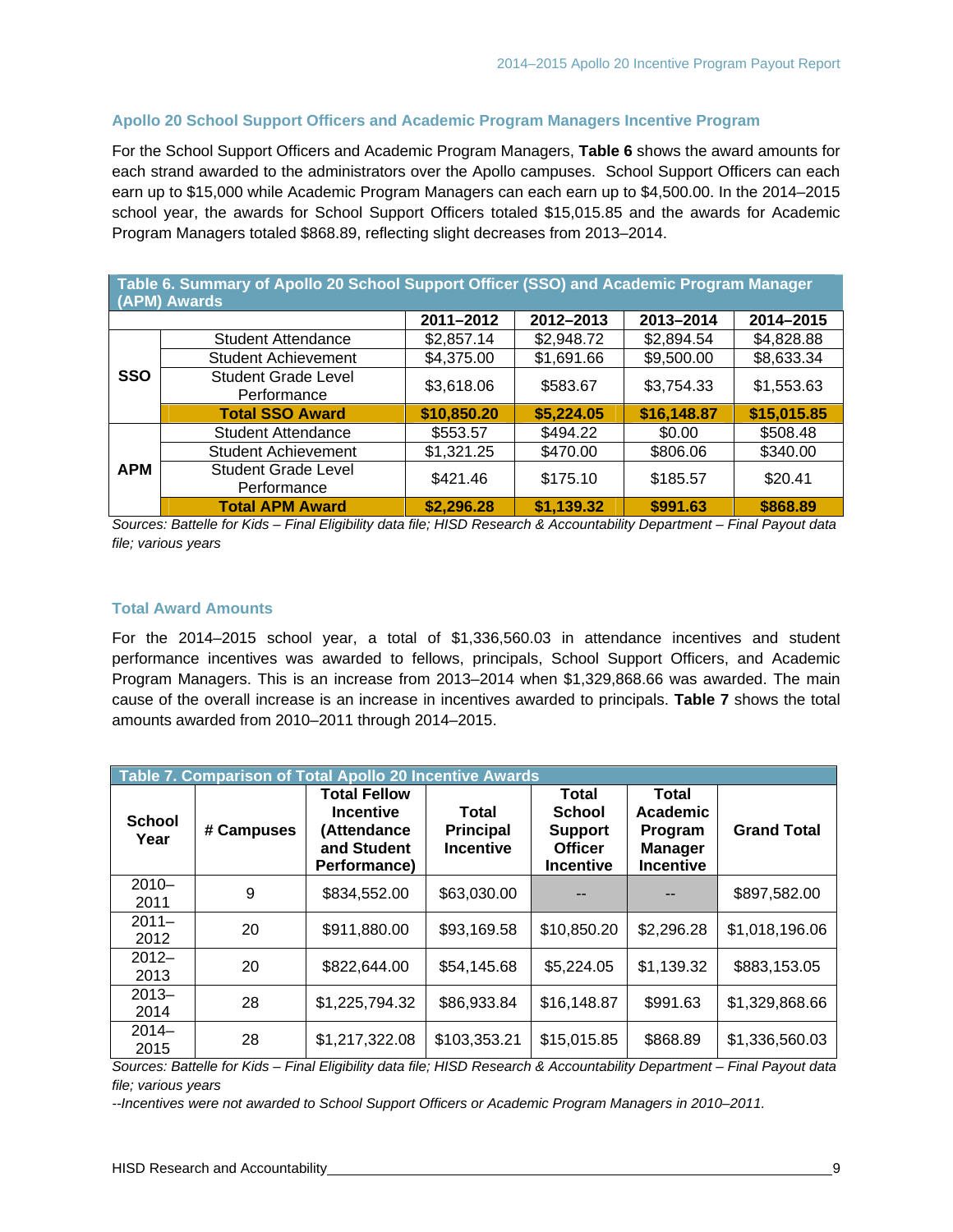### **Conclusion**

For the 2014–2015 program year, the Apollo 20 Incentive Program awarded a grand total of \$1,336,560.03 to fellows, principals, Academic Program Managers and School Support Officers, reflecting an increase from 2013–2014 when \$1,329,868.66 was awarded.

In terms of attendance, the total number of fellows receiving an award and the total award amount for attendance incentives for the Apollo fellows increased in 2014–2015 compared to 2013–2014, but the overall percentage of fellows receiving an attendance award decreased slightly.

Total award amounts for the student performance strands of the Apollo fellows' incentive program increased in 2011–2012, mostly because of the addition of the elementary schools into the program. The total award amount again increased in 2013–2014 due to the addition of more schools. In 2014–2015, the number of fellows receiving a student performance award increased, but the total amount decreased slightly because of corrections made to the campus budgets.

Total principal award amounts increased in the second year of the program, but decreased in the third year. The total award amount paid to principals increased again in 2013–2014 and in 2014–2015. However, caution should be taken when attempting to associate principal award amounts to Apollo 20 initiative results since awards at the principal, School Support Officer, and Academic Program Manager level are based on campus–wide indicators, such as student attendance, promotion and graduation rates, and performance on reading and math standardized tests, and not specifically tied to Apollo 20 student performance indicators. The total amount paid to School Support Officers was higher in 2013–2014 compared to the previous two school years due to the addition of more schools to the Apollo incentive program. The total amount paid to School Support Officers decreased slightly from 2013–2014 to 2014– 2015. The amount paid to Academic Program Managers has decreased each year since 2011–2012.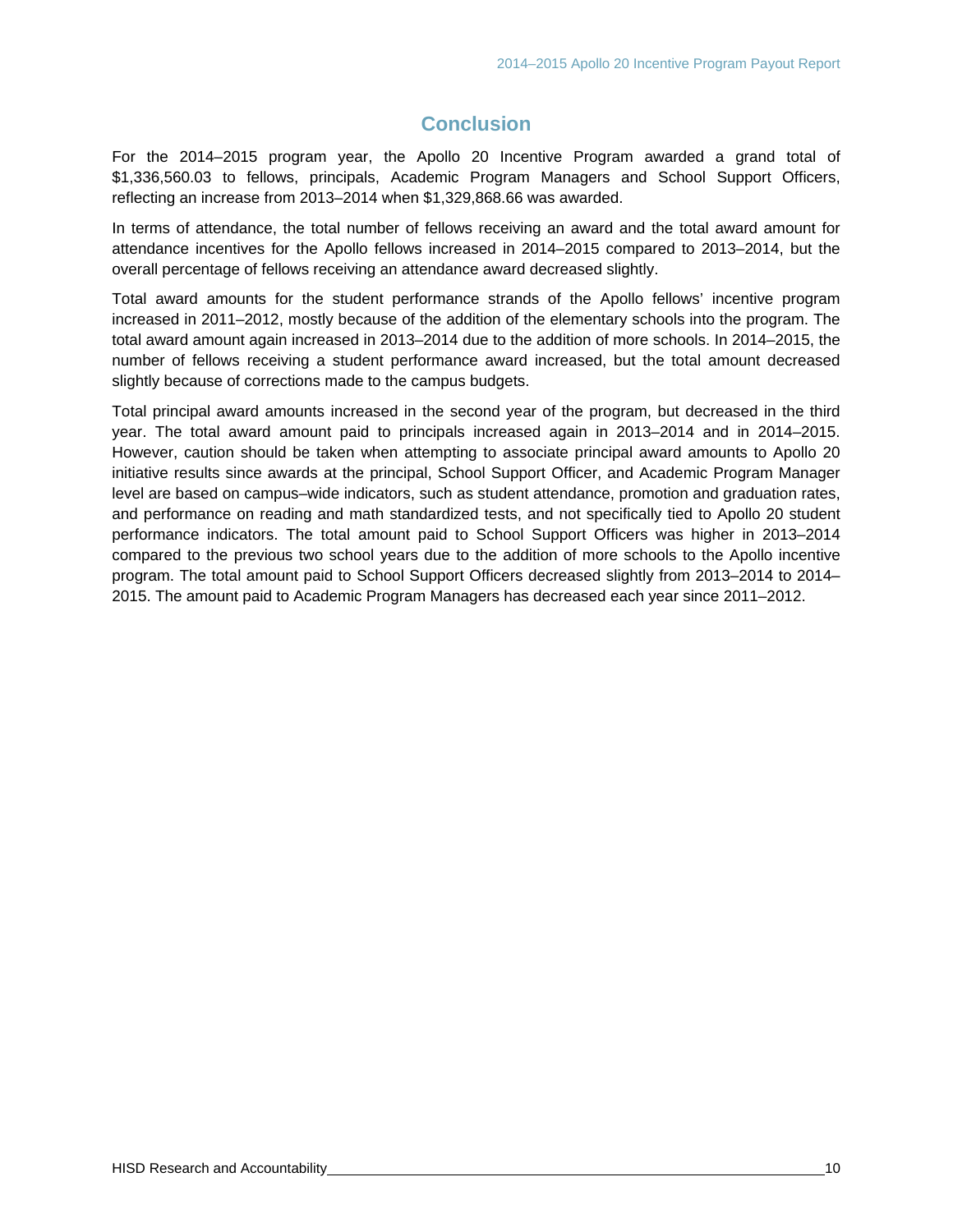### **Appendix A**

#### Apollo 20 Fellows Incentive Program Model

There are two components to the 2014–2015 Apollo and Apollo-like Math Fellows Incentive Program – an incentive for employee attendance and an incentive for student performance. This describes the Student Performance Component.

#### Student Performance Component

Math Fellows are eligible to receive an incentive, determined by student performance of students they are linked to, at the campus they are assigned to. The Student Performance Component of the award will be paid out after the start of the following school year, once final corrected STAAR and Iowa/Logramos data have been received and award amounts compiled. In the absence of two years of matching state or national assessment data, awards will be calculated using diagnostic test scores from the beginning of the year (Fall 2014) and the end of the year (Spring 2015).

Math Fellows will be awarded in two strands, one for maintaining students already at a high level of achievement and one for raising all other students' achievement. The total incentive payment is the sum of the amount awarded for each strand, subject to adjustments for the number of students tutored and the campus budget.

Students will be rank-ordered across all HISD students who took the same version of the exam in the same language in the same year. For example, all  $3<sup>rd</sup>$  grade Math STAAR version "S" (regular version) exams administered in English in 2015 will be ranked together; all  $3<sup>rd</sup>$  grade Math STAAR version "M" (modified version) exams administered in English in 2015 will be ranked together; etc. Exams to be used include the Math STAAR (3-8 and End-of-Course), the Math Iowa, the Math Logramos, and the campusadministered diagnostic exam. The Math STAAR is the primary assessment. When two administrations of the STAAR are not available, the Stanford/Aprenda and Iowa/Logramos rankings will be used. When two administrations of the Stanford/Aprenda and Iowa/Logramos are not available, the campus-administered diagnostic exam will be used. If two administrations of the same exam are not available, the student will not be used in the calculation of the award. Note that the exam must have been administered in HISD; testing data from outside the district is not used in rankings or award calculations.

#### **Strand One: Student Achievement**

#### Elementary Schools

For all students linked to the Fellow who ranked at the 80<sup>th</sup> percentile or higher on the HISD distribution of STAAR, Stanford/Aprenda, or diagnostic in 2014, \$250 will be awarded for each student who ranks at the  $80<sup>th</sup>$  percentile or higher on the HISD distribution for the same exam in 2015; an exception for this year, the Stanford/Aprenda 2014 distribution will be compared with the Iowa/Logramos 2015 distribution.

#### Middle Schools

For all students linked to the Fellow who ranked at the 80<sup>th</sup> percentile or higher on the HISD distribution of STAAR, Stanford/Aprenda, or diagnostic in 2014, \$300 will be awarded for each student who ranks at the 80<sup>th</sup> percentile or higher on the HISD distribution for the same exam in 2015; an exception for this year, the Stanford/Aprenda 2014 distribution will be compared with the Iowa/Logramos 2015 distribution.

#### High Schools

For all students linked to the Fellow who ranked at the  $80<sup>th</sup>$  percentile or higher on the HISD distribution of STAAR, STAAR-EOC or diagnostic in 2014, \$250 will be awarded for each student who ranks at the 80<sup>th</sup> percentile or higher on the HISD distribution for the same exam in 2015.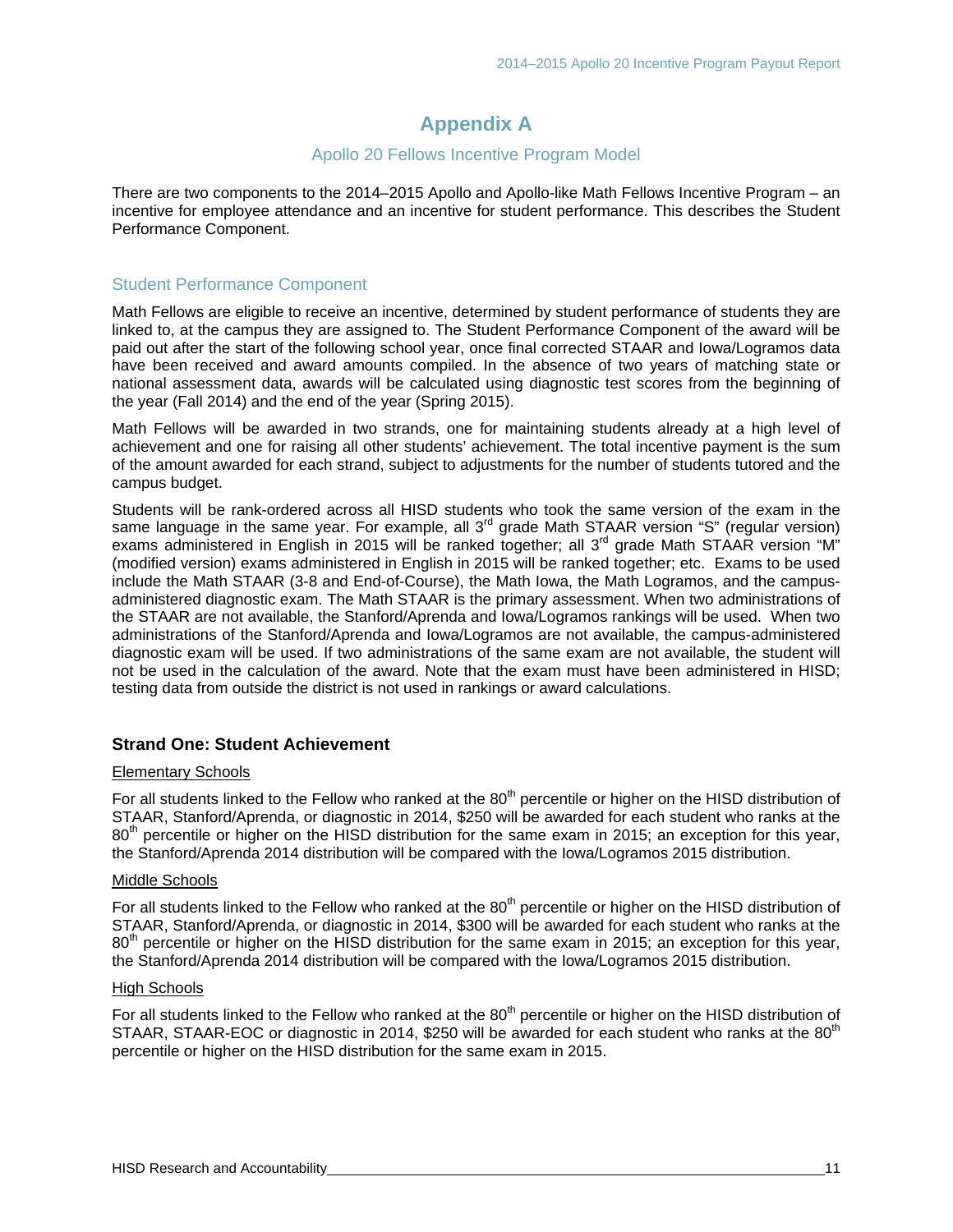#### **Strand Two: Student Improvement**

#### Elementary Schools

For all students linked to the Fellow who ranked below the  $80<sup>th</sup>$  percentile on the HISD distribution of STAAR, Stanford/Aprenda, or diagnostic in 2014, \$25 will be awarded for each percentile point increase on the HISD distribution for the same exam in 2015; an exception for this year, the Stanford/Aprenda 2014 distribution will be compared with the Iowa/Logramos 2015 distribution.

#### Middle Schools

For all students linked to the Fellow who ranked below the  $80<sup>th</sup>$  percentile on the HISD distribution of STAAR, Stanford/Aprenda, or diagnostic in 2014, \$30 will be awarded for each percentile point increase on the HISD distribution for the same exam in 2015; an exception for this year, the Stanford/Aprenda 2014 distribution will be compared with the Iowa/Logramos 2015 distribution.

#### High Schools

For all students linked to the Fellow who ranked below the  $80<sup>th</sup>$  percentile on the HISD distribution of STAAR, STAAR-EOC, or diagnostic in 2014 \$25 will be awarded for each percentile point increase on the HISD distribution for the same exam in 2015.

#### **Adjustments for Number of Students**

In the event that a Fellow has more students linked to him/her than is possible within a three-to-one ratio, an adjustment will be made to that Fellow's total incentive payment.

If the total number of students used for award calculation linked to a Fellow exceeds the maximum linkages for that school's schedule, then the Fellow's earned student performance incentive will be adjusted according to the following formula:

 $E_{\text{adj}} = (E/T)$  \* M

Where:

 $E_{\text{adi}}$  = Fellow Earned Student Performance Incentive adjusted for number of student linkages

E = Fellow Earned Student Performance Incentive (sum of Strands 1 and 2)

 $T =$  Total number of students used in award calculation

M = Maximum number of student linkages possible in a 3-to-1 ratio, as defined by the original Apollo 20 program

#### **Adjustments for Campus Budget**

Each Apollo or Apollo-like campus has an established budget for this component of the Math Fellows Incentive Program, which is \$3,500 per Fellow multiplied by the number of Fellows assigned to that campus. The maximum amount that can be awarded to all Fellows at each campus is limited to this budgeted amount.

If the total amount awarded to all Fellows at a campus exceeds the campus budget, then each Fellow's incentive payments will be pro-rated according to the following formula:

 $IP = (E_{\text{adi}}/S) * (Campus Budget)$ 

Where:

IP = Fellow Incentive Payment

 $E_{\text{adj}}$  = Fellow Earned Student Performance Incentive adjusted for number of students

S = sum of all Fellows' Earned Student Performance Incentives at Campus X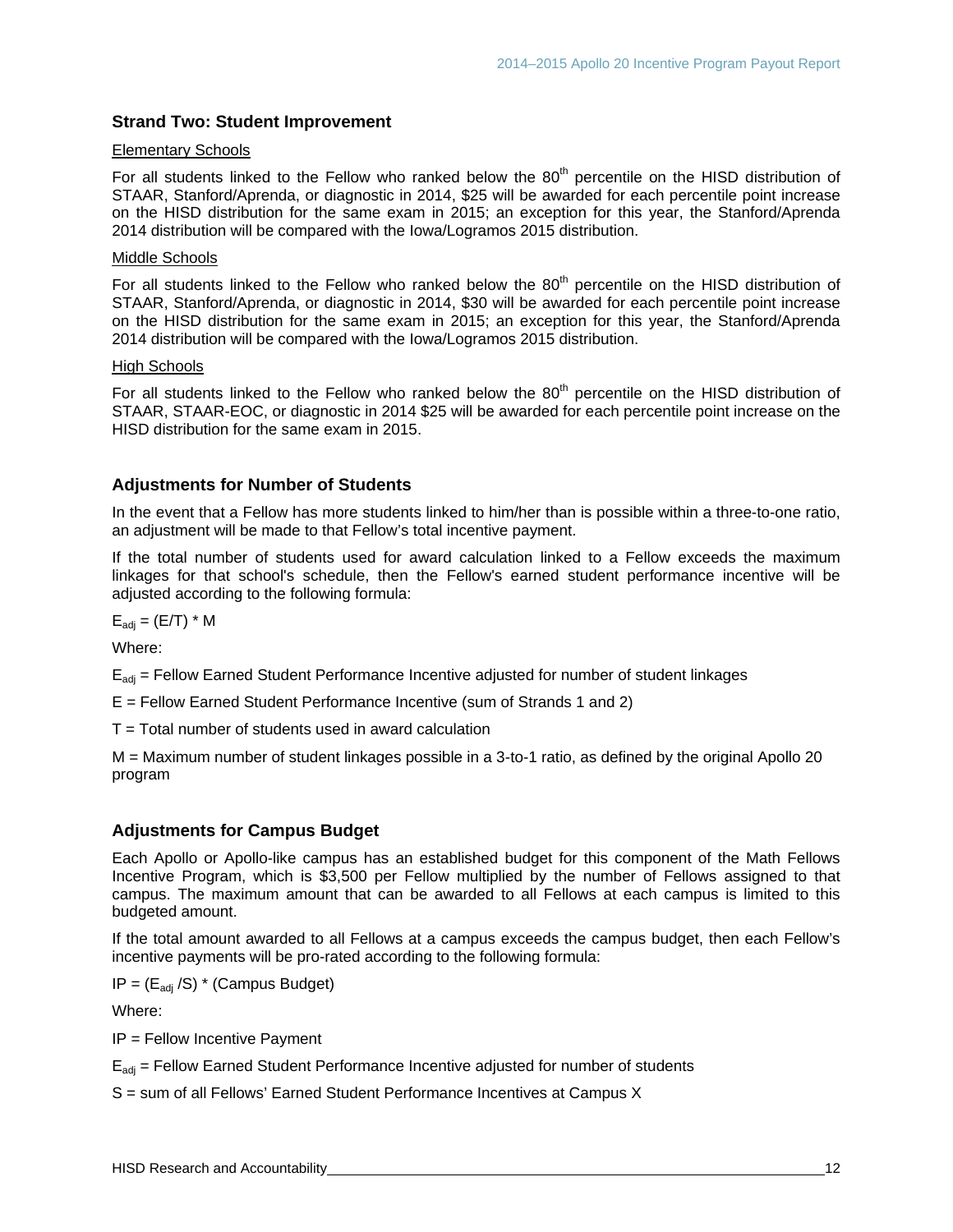### **Appendix B**

#### Apollo 20 Fellows Incentive Program Eligibility Document

There are two components to the 2014–2015 Apollo and Apollo-like Fellows Incentive Program—an incentive for employee attendance and an incentive for student performance. To be eligible for the program, an HISD employee must meet General Eligibility Requirements, and separate requirements pertaining to each of the two components.

#### General Eligibility Requirements

To be eligible to participate in the 2014–2015 Apollo and Apollo-like Fellows Incentive Program, an HISD employee must meet all of the following general eligibility requirements.

- **1.** Employee must have a job/record position assigned to one of campuses designated as an Apollo or Apollo-like school during the 2014–2015 school year.
- **2.** Employee must have a job classification as a Sr. Academic Tutor Apollo or Sr. Academic Tutor Priority Schools.
- **3.** Employee must be a full-time employee.

#### Eligibility Requirements: Employee Attendance Component

To be eligible to participate in the Employee Attendance Component of the 2014–2015 Apollo and Apollolike Fellows Incentive Program, an HISD employee must meet the following additional requirements.

- **1.** Employee must be employed as of the 16th day of a given month (starting with August 16, 2014 and ending with May 16, 2015) in order to receive the attendance incentive installment ascribed to that month. Incentive payment installments will be dispensed according to the HISD 2014– 2015 Pay Day Schedule for Tutor Attendance Pay. If the 16th falls on a weekend or holiday, the next day of the duty schedule will be considered the 16th.
- **2.** The following types of leave will be held harmless and not count as days absent: funeral leave (not charged to an employee's leave bank) as defined by policy, military leave, family medical leave, assault leave, jury duty, holidays/unscheduled duty days, religious holidays, compensatory time, and authorized off-campus duty. Sick days and personal leave taken for any reason are considered absences. Family medical leave, military leave, and assault leave must be authorized through Human Resources during the school year in which the leave occurs.

#### Eligibility Requirements: Student Performance Component

To be eligible to participate in the Student Performance Component of the 2014–2015 Apollo and Apollolike Fellows Incentive Program, an HISD employee must meet all of the following additional requirements.

- **1.** The employee's first day of employment as a Sr. Academic Tutor Apollo or Sr. Academic Tutor Priority Schools must be no later than October 15, 2014.
- **2.** Employee must be continuously employed as a Sr. Academic Tutor Apollo or Sr. Academic Tutor Priority Schools through the last day of the duty schedule, May 28, 2015.
- **3.** An employee who takes a leave of absence during the eligibility period (e.g., temporary disability, but not family medical leave) is not eligible to participate.
- **4.** Employee cannot be absent for more than ten instructional days (80 hours) during the "instructional school year," starting with the first day of employment. The following types of leave will be held harmless and not count as days absent: funeral leave (not charged to an employee's leave bank)as defined by policy, military leave, family medical leave, assault leave, jury duty,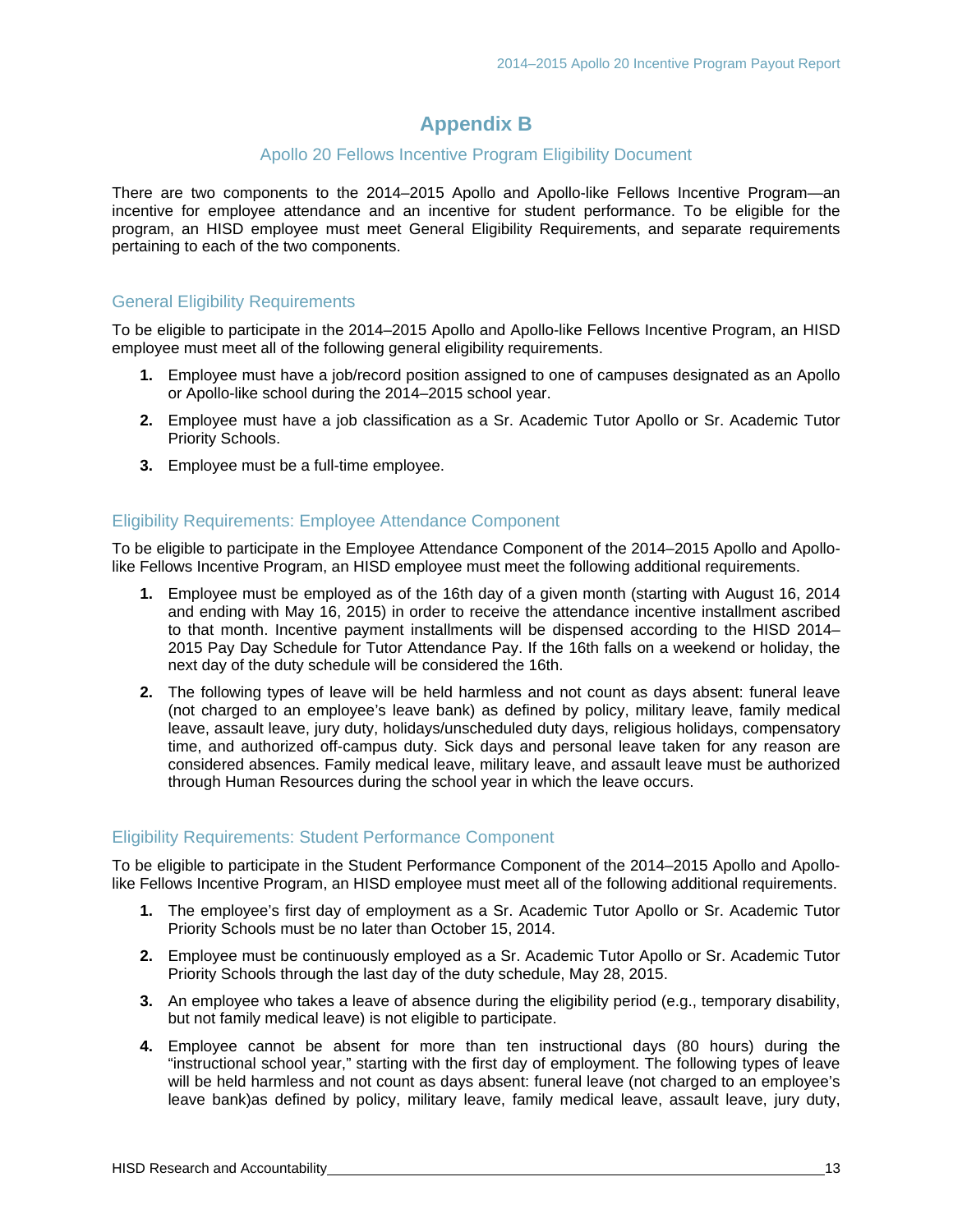holidays/unscheduled duty days, religious holidays, compensatory time, and authorized offcampus duty. Sick days and personal leave taken for any reason are considered absences. Family medical leave, military leave, and assault leave must be authorized through Human Resources during the school year in which the leave occurs.

#### Additional Student Performance Component Payout Rules

The Student Performance Component of the Apollo and Apollo-like Fellows Incentive Program will be calculated on the basis of the HISD board-approved model. Certain situations require the adoption of the following award calculation rules in order to apply this incentive program model appropriately.

- **1.** In the event that an Apollo or Apollo-like Fellow transfers from one Apollo or Apollo-like campus to another Apollo or Apollo-like campus during the eligibility period, and remains in that job classification, their student performance incentive component will be determined by employee's location at the date designated for student-tutor linkage. If a transfer is made to a non-Apollo or Apollo-like campus, the employee is no longer eligible.
- **2.** If an employee meets all of the eligibility requirements for an incentive payment and then resigns or retires from the district after the end of the duty schedule but prior to the payout of the incentive, the employee is still eligible for the award. It is incumbent upon the employee to provide the district with correct forwarding information so that the incentive payment can be processed*.*
- **3.** An employee who remains with the district after the duty schedule end date must be in good standing at the time of payment. Therefore, an employee under investigation or reassigned pending investigation is not eligible for an Apollo and Apollo-like Fellows Incentive Program payment until he or she is cleared of any allegation. If the investigation is concluded with a confirmation of inappropriate employee behavior, the employee is not eligible to receive an Apollo and Apollo-like Fellows Incentive Program payment. Additionally, employees who retire in lieu of termination or resign in lieu of termination are not eligible to receive an Apollo and Apollo-like Fellows Incentive Program payment.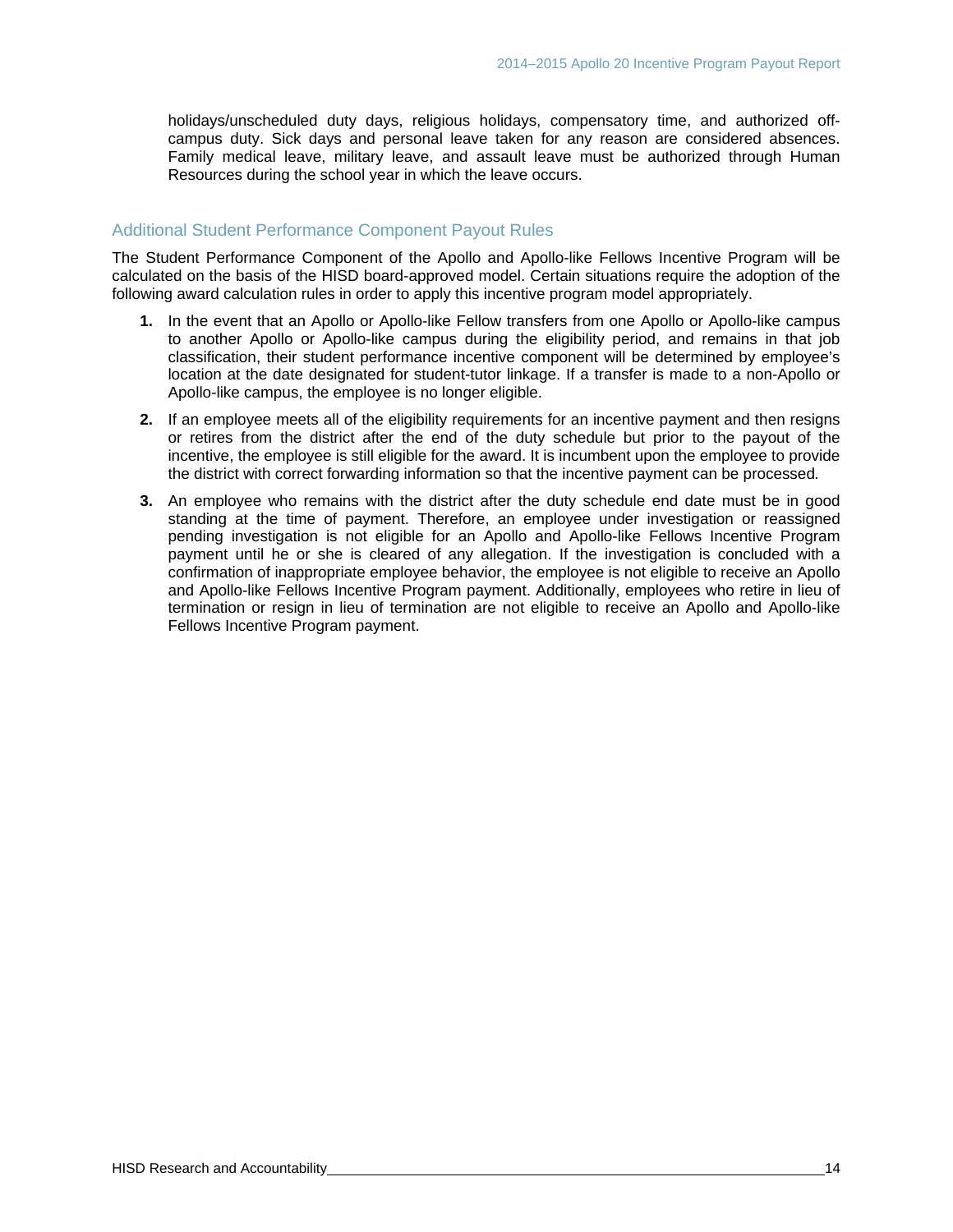### **Appendix C**

#### 2014-2015 Apollo 20 Principals, School Support Officers and Academic Program Managers Incentive Payment Model

There are three strands of the 2014–2015 Apollo and Apollo-like Principals, School Support Officers and Academic Program Managers Incentive Payment Model, with each strand accounting for one-third of the total incentive payment. These strands are calculated separately and summed to arrive at the total incentive payment. The maximum incentive payment is \$30,000 for high school principals, \$20,000 for middle school principals, \$10,000 for elementary school principals, \$15,000 for School Support Officers and \$4,500 for Academic Program Managers.

For each campus, a specific target level is established in each strand metric for the 2014–2015 school year. Target levels for strands 1 and 3 for middle and high school are based on targets established when the program was first implemented in 2010-2011. Target levels for strand 2 for middle and high schools are based on recommendations from EdLabs. These target levels were a revision from the original targets for strand 2, prompted by the transition of state assessments from TAKS to STAAR. Target levels for elementary schools are based on the original targets set when the elementary program was first implemented in 2011-2012.

If the 2014-2015 target level is met or exceeded, the principal has the potential to receive the maximum amount for that strand. If the target is not met, for every strand, principals are able to receive pro-rated amounts for achieving progress towards the goal, based on a linear calculation method according to the following formula:

IP = M \* ((A1415-A1314) / (T1415-A1314))

Where:

- IP = Incentive Pay for Strand or Strand Component
- M = Maximum Incentive Pay Amount for Strand or Strand Component
- A1415 = Actual Level for 2014–2015 at Campus X
- A1314 = Actual Level for 2013–2014 at Campus X
- $T1415$  = Target Level for 2014–2015 at Campus X

All above calculations will be rounded to the nearest tenth prior to determining the award.

If A1415 >= T1415, the principal receives the maximum amount for that strand or strand component.

#### **Strand One: Student Attendance**

**Maximum Incentive Pay Amounts High School Principals = \$10,000 Middle School Principals = \$6,667 Elementary School Principals = \$3,333 School Support Officers = \$5,000 Academic Program Managers = \$1,500**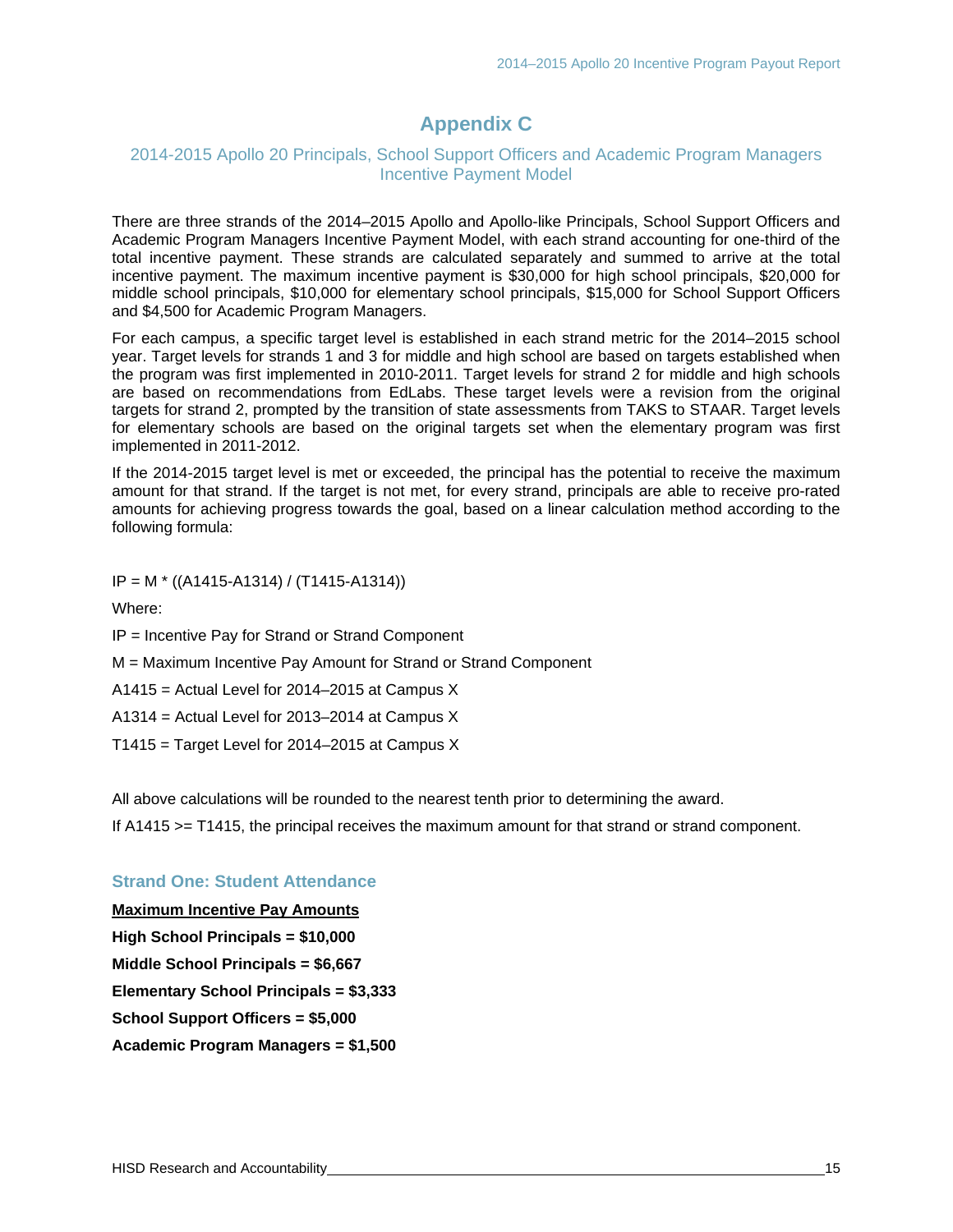For this strand, high schools, middle schools and elementary schools have the same criterion. Principals who meet or exceed their specific campus target level, based on a student attendance criterion common to all schools, are eligible to receive the maximum incentive. In determining these awards, performance calculated to the hundredths will be rounded to the nearest tenths.

Values for school improvement officers and Academic Program Managers will be calculated as the straight average of each campus at their level of the actual change in performance (A1415 - A1314) divided by the expected change in performance (T1415-A1314).

#### **Common Criterion**

#### **2014–2015 Attendance Rate (PEIMS)**

Targets are set so all Apollo and Apollo-like schools would meet the goal set for their school level at the beginning of the program. These goals are 95.0% for high school, 97.0% for middle school and 98.0% for elementary school.

#### **Strand Two: Student Achievement**

**Maximum Incentive Pay Amounts High School Principals = \$10,000 Middle School Principals = \$6,667 Elementary School Principals = \$3,333 School Support Officers = \$5,000 Academic Program Managers = \$1,500** 

Principals who meet or exceed their specific campus target, based on a standard student achievement criterion common to all schools of their level, are eligible to receive the maximum incentive pay. For this strand, high schools have different criteria than middle schools and elementary schools, based on subjects and grades in which specific assessments are given. High school principals will earn \$10,000 if their campus target is met. Middle school principals will earn \$6,667 if their campus target is met. Elementary school principals will earn \$3,333 if their target is met. In determining these awards, performance calculated to the tenths will be rounded to the nearest whole number.

Values for school improvement officers and Academic Program Managers will be calculated as the straight average of each campus at their level of the actual change in performance (A1415 - A1314) divided by the expected change in performance (T1415-A1314). Awards will be determined separately for each subject and summed, with maximum amounts for each subject calculated as the overall maximum divided by the number of subjects within the school level that applies.

#### **High Schools**

#### **Common Criteria**

#### **HISD STAAR-EOC Percent Satisfactory**

For high schools, the target is an increase of 15 percentage points in percent satisfactory on the STAAR-EOCs for Math (see Index I from Accountability data table).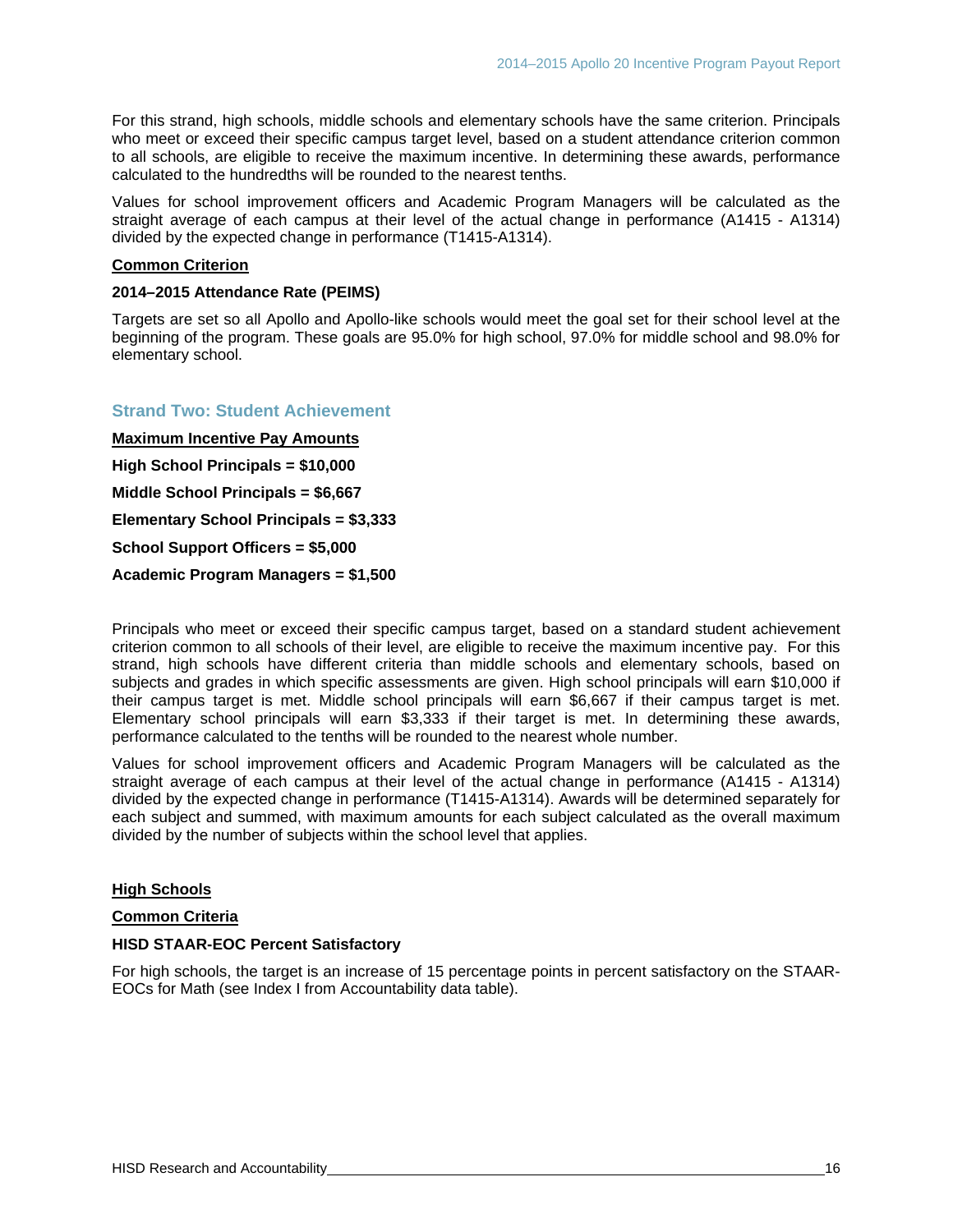#### **Middle and Elementary Schools**

#### **Common Criteria**

#### **HISD STAAR Percent Satisfactory**

For all grades, the target is an increase of 15 percentage points in percent satisfactory on STAAR Math. The accountability subset of students based on the fall PEIMS snapshot will be used in the calculations (see Index I from Accountability data table).

#### **Strand Three: Student Grade Level Performance or Graduation/Promotion**

**Maximum Incentive Pay Amounts High School Principals = \$10,000 Middle School Principals = \$6,667 Elementary School Principals = \$3,333 School Support Officers = \$5,000** 

**Academic Program Managers = \$1,500** 

Principals who meet or exceed their specific campus target goals, based on student grade level performance for middle schools and elementary schools and based on student graduation and promotion for high schools, are eligible to receive the incentive. For this strand, each criterion has two components. For all principals, one-half of their strand award will be based on meeting the target goal for each criteria. Their total payment for this strand will be the sum of their award for each component. In determining these awards, performance will be rounded to the nearest whole number (for on-grade level) and to the nearest whole tenths (for graduation and promotion rates).

Values for school improvement officers and Academic Program Managers will be calculated as the straight average of each campus at their level of the actual change in performance (A1415 - A1314) divided by the expected change in performance (T1415-A1314), separately for each criterion. One-half of their strand award will be based on meeting the target goal for each criterion.

#### **High Schools**

#### **Common Criteria**

#### **2014–2015 12th Grade Graduation Rate**

Percent of total graduates including summer graduates, divided by 12th grade ADA cumulative enrollment.

#### **2014–2015 9th-11th Grade Promotion Rate**

Percent of students promoted from grades 9, 10 and 11 combined in fall 2015 divided by enrollment for grades 9, 10 and 11 combined during the 2014–2015 school year.

For each criterion, the target for 2014–2015 is set at the goal of 100%.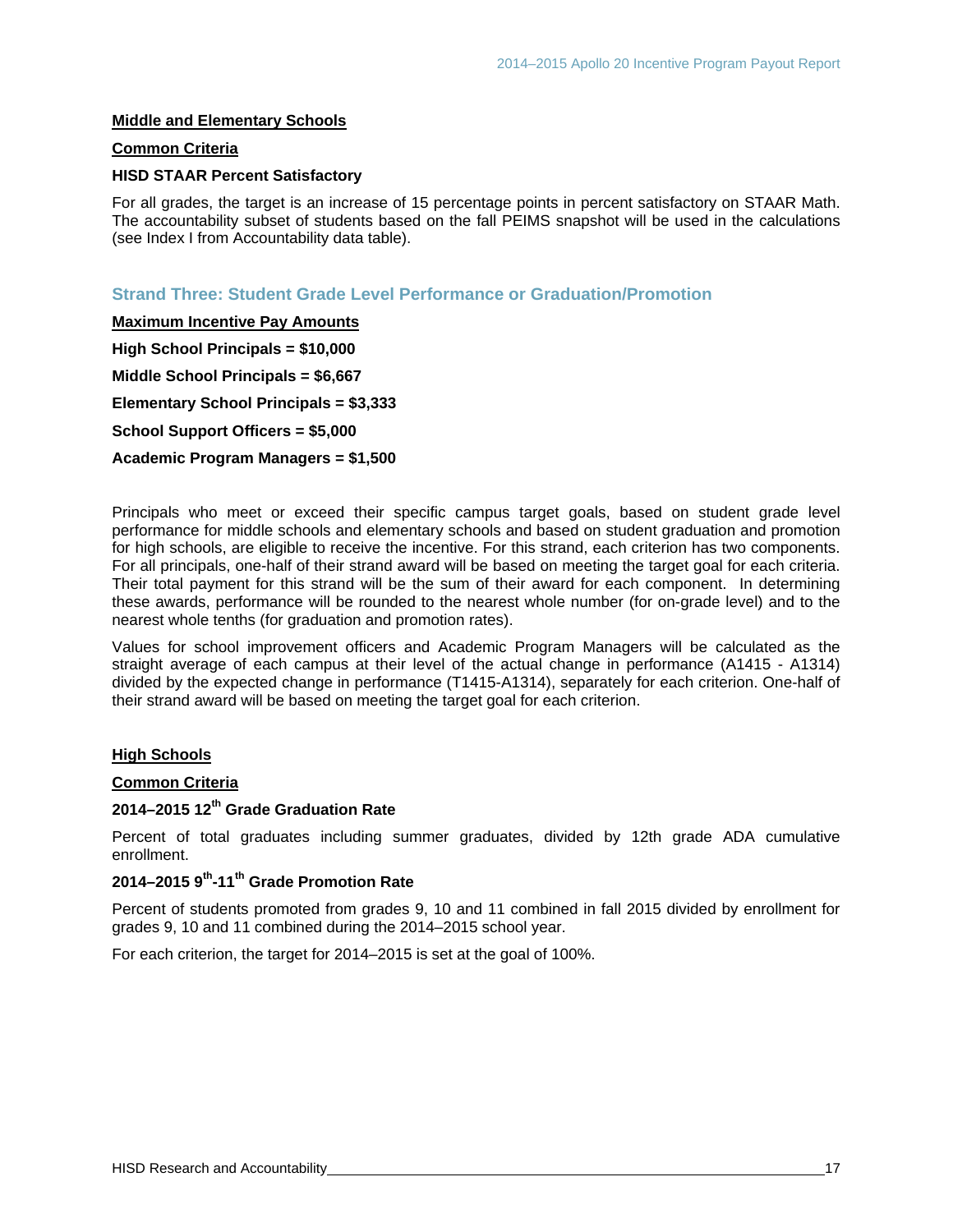#### **Middle Schools**

#### **Common Criteria**

#### **Student Grade Level Performance: Reading**

Grade level performance is defined as the percent of students at or above the  $50<sup>th</sup>$  National Percentile Rank (NPR) on 2015 Iowa Reading for all grades combined. The accountability subset of students based on the fall PEIMS snapshot will be used in the calculations.

#### **Student Grade Level Performance: Math**

Grade level performance is defined as the percent of students at or above the  $50<sup>th</sup>$  National Percentile Rank (NPR) on 2015 Iowa Math for all grades combined. The accountability subset of students based on the fall PEIMS snapshot will be used in the calculations.

All students meeting credit and curriculum requirements applicable to students in general education will be included.

For each criterion, the target for 2014–2015 is set at the goal of 100%.

#### **Elementary Schools**

#### **Common Criteria**

#### **Student Grade Level Performance: Reading**

Grade level performance is defined as the percent of students at or above the  $50<sup>th</sup>$  National Percentile Rank (NPR) on 2015 Iowa/Logramos Reading for all grades combined. The accountability subset of students based on the fall PEIMS snapshot will be used in the calculations.

#### **Student Grade Level Performance: Math**

Grade level performance is defined as the percent of students at or above the  $50<sup>th</sup>$  National Percentile Rank (NPR) on 2015 Iowa/Logramos Math for all grades combined. The accountability subset of students based on the fall PEIMS snapshot will be used in the calculations.

All students meeting credit and curriculum requirements applicable to students in general education will be included.

For each criterion, the target for 2014–2015 is set at 100%.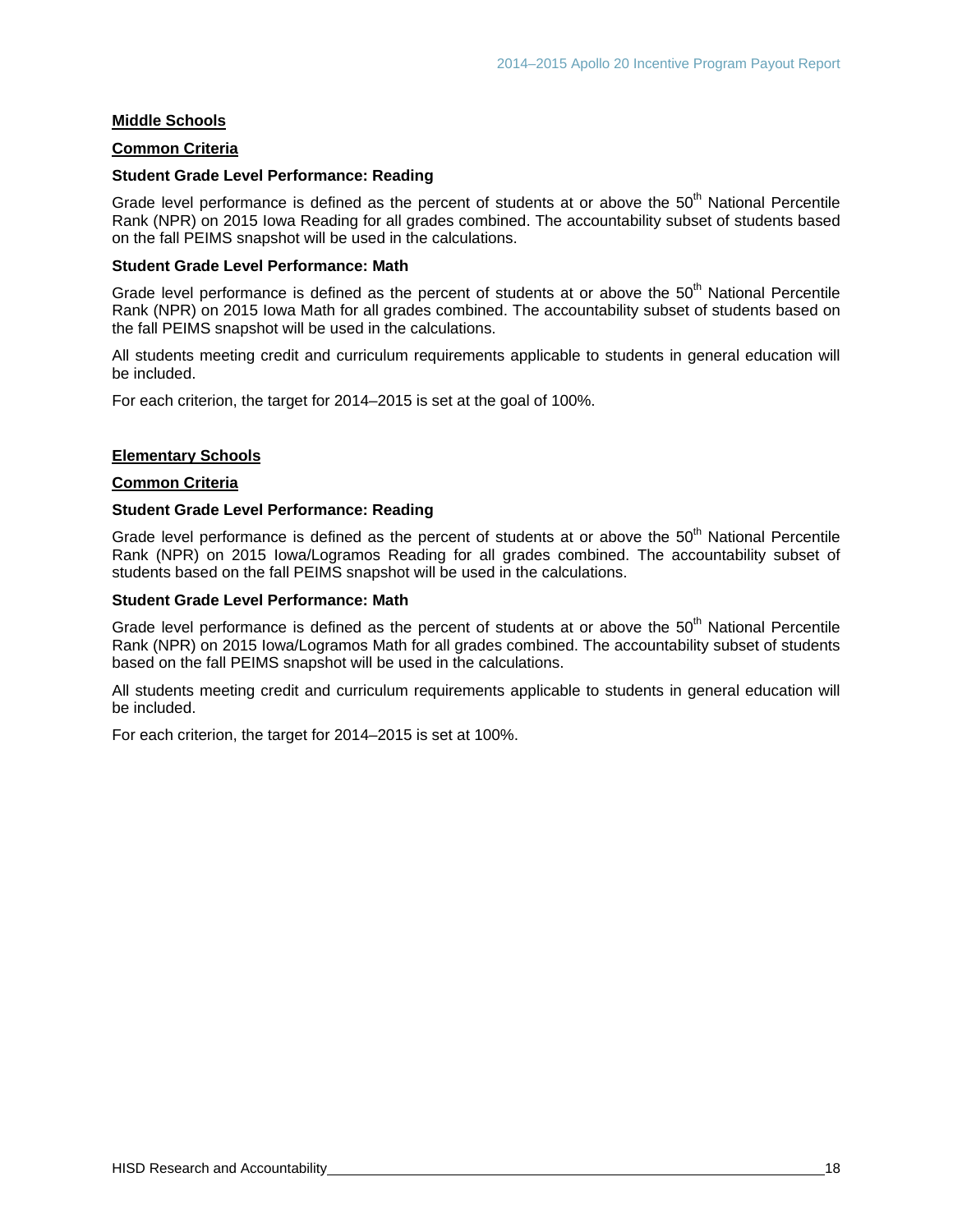### **Appendix D-1**

### Apollo 20 Fellows Attendance Incentive Awards by Campus, 2014–2015

|                         | Table 8. Summary of Apollo 20 Fellows Attendance Incentives, 2014-2015 |                                                                  |             |               |                |                |              |  |
|-------------------------|------------------------------------------------------------------------|------------------------------------------------------------------|-------------|---------------|----------------|----------------|--------------|--|
| <b>School</b>           | # Fellows<br><b>Allotted per</b><br><b>Campus</b>                      | # Fellows<br>Receiving<br><b>Attendance</b><br><b>Incentives</b> | <b>Mean</b> | <b>Median</b> | <b>Minimum</b> | <b>Maximum</b> | <b>Total</b> |  |
| Furr                    | 21                                                                     | 22                                                               | \$872.73    | \$1,050.00    | \$150.00       | \$1,350.00     | \$19,200.00  |  |
| Jones                   | 8                                                                      | 10                                                               | \$810.00    | \$900.00      | \$150.00       | \$1,500.00     | \$8,100.00   |  |
| Kashmere                | 10                                                                     | 11                                                               | \$668.18    | \$750.00      | \$150.00       | \$1,200.00     | \$7,350.00   |  |
| Lee                     | 32                                                                     | 31                                                               | \$595.16    | \$450.00      | \$150.00       | \$1,500.00     | \$18,450.00  |  |
| North Forest            | 19                                                                     | 19                                                               | \$347.37    | \$300.00      | \$150.00       | \$900.00       | \$6,600.00   |  |
| Sharpstown              | 34                                                                     | 34                                                               | \$555.88    | \$450.00      | \$150.00       | \$1,500.00     | \$18,900.00  |  |
| Waltrip                 | 27                                                                     | 27                                                               | \$722.22    | \$750.00      | \$150.00       | \$1,500.00     | \$19,500.00  |  |
| Wheatley                | 14                                                                     | 5                                                                | \$180.00    | \$150.00      | \$150.00       | \$300.00       | \$900.00     |  |
| Worthing                | 15                                                                     | 15                                                               | \$650.00    | \$600.00      | \$150.00       | \$1,500.00     | \$9,750.00   |  |
| <b>High</b>             | 180                                                                    | 174                                                              | \$625.00    | \$600.00      | \$1,500.00     | \$1,500.00     | \$108,750.00 |  |
| Attucks                 | 10                                                                     | 8                                                                | \$506.25    | \$450.00      | \$150.00       | \$1,050.00     | \$4,050.00   |  |
| Cullen                  | 11                                                                     | 11                                                               | \$1,213.64  | \$1,350.00    | \$600.00       | \$1,500.00     | \$13,350.00  |  |
| Deady                   | 13                                                                     | 13                                                               | \$357.69    | \$300.00      | \$150.00       | \$1,050.00     | \$4,650.00   |  |
| Dowling                 | 24                                                                     | 25                                                               | \$618.00    | \$600.00      | \$150.00       | \$1,200.00     | \$15,450.00  |  |
| Fondren                 | 15                                                                     | 16                                                               | \$787.50    | \$825.00      | \$300.00       | \$1,350.00     | \$12,600.00  |  |
| <b>Forest Brook</b>     | 17                                                                     | 14                                                               | \$750.00    | \$750.00      | \$150.00       | \$1,350.00     | \$10,500.00  |  |
| Holland                 | 13                                                                     | 13                                                               | \$703.85    | \$750.00      | \$150.00       | \$1,500.00     | \$9,150.00   |  |
| Key                     | 15                                                                     | 14                                                               | \$857.14    | \$900.00      | \$150.00       | \$1,200.00     | \$12,000.00  |  |
| <b>Middle</b>           | 118                                                                    | 114                                                              | \$717.11    | \$750.00      | \$150.00       | \$1,500.00     | \$81,750.00  |  |
| Blackshear              | 5                                                                      | 5                                                                | \$630.00    | \$600.00      | \$150.00       | \$1,500.00     | \$3,150.00   |  |
| Davila                  | 4                                                                      | 5                                                                | \$690.00    | \$450.00      | \$150.00       | \$1,500.00     | \$3,450.00   |  |
| Frost                   | 6                                                                      | $\overline{\mathbf{4}}$                                          | \$712.50    | \$675.00      | \$450.00       | \$1,050.00     | \$2,850.00   |  |
| <b>Highland Heights</b> | 6                                                                      | 5                                                                | \$420.00    | \$300.00      | \$300.00       | \$600.00       | \$2,100.00   |  |
| Isaacs                  | 3                                                                      | $\overline{2}$                                                   | \$600.00    | \$600.00      | \$450.00       | \$750.00       | \$1,200.00   |  |
| Kelso                   | 4                                                                      | 6                                                                | \$825.00    | \$900.00      | \$150.00       | \$1,500.00     | \$4,950.00   |  |
| Robinson                | 6                                                                      | 6                                                                | \$925.00    | \$825.00      | \$600.00       | \$1,500.00     | \$5,550.00   |  |
| Scarborough             | 7                                                                      | $\overline{7}$                                                   | \$664.29    | \$600.00      | \$150.00       | \$1,350.00     | \$4,650.00   |  |
| <b>Tinsley</b>          | 9                                                                      | 10                                                               | \$930.00    | \$975.00      | \$150.00       | \$1,500.00     | \$9,300.00   |  |
| <b>Walnut Bend</b>      | 6                                                                      | 8                                                                | \$1,087.50  | \$1,275.00    | \$300.00       | \$1,500.00     | \$8,700.00   |  |
| Young                   | 4                                                                      | $\overline{4}$                                                   | \$562.50    | \$450.00      | \$150.00       | \$1,200.00     | \$2,250.00   |  |
| <b>Elementary</b>       | 60                                                                     | 62                                                               | \$776.61    | \$675.00      | \$150.00       | \$1,500.00     | \$48,150.00  |  |
| <b>Total</b>            | 358                                                                    | 350                                                              | \$681.86    | \$600.00      | \$150.00       | \$1,500.00     | \$238,650.00 |  |

*Source: HISD Budgeting & Financial Planning Department*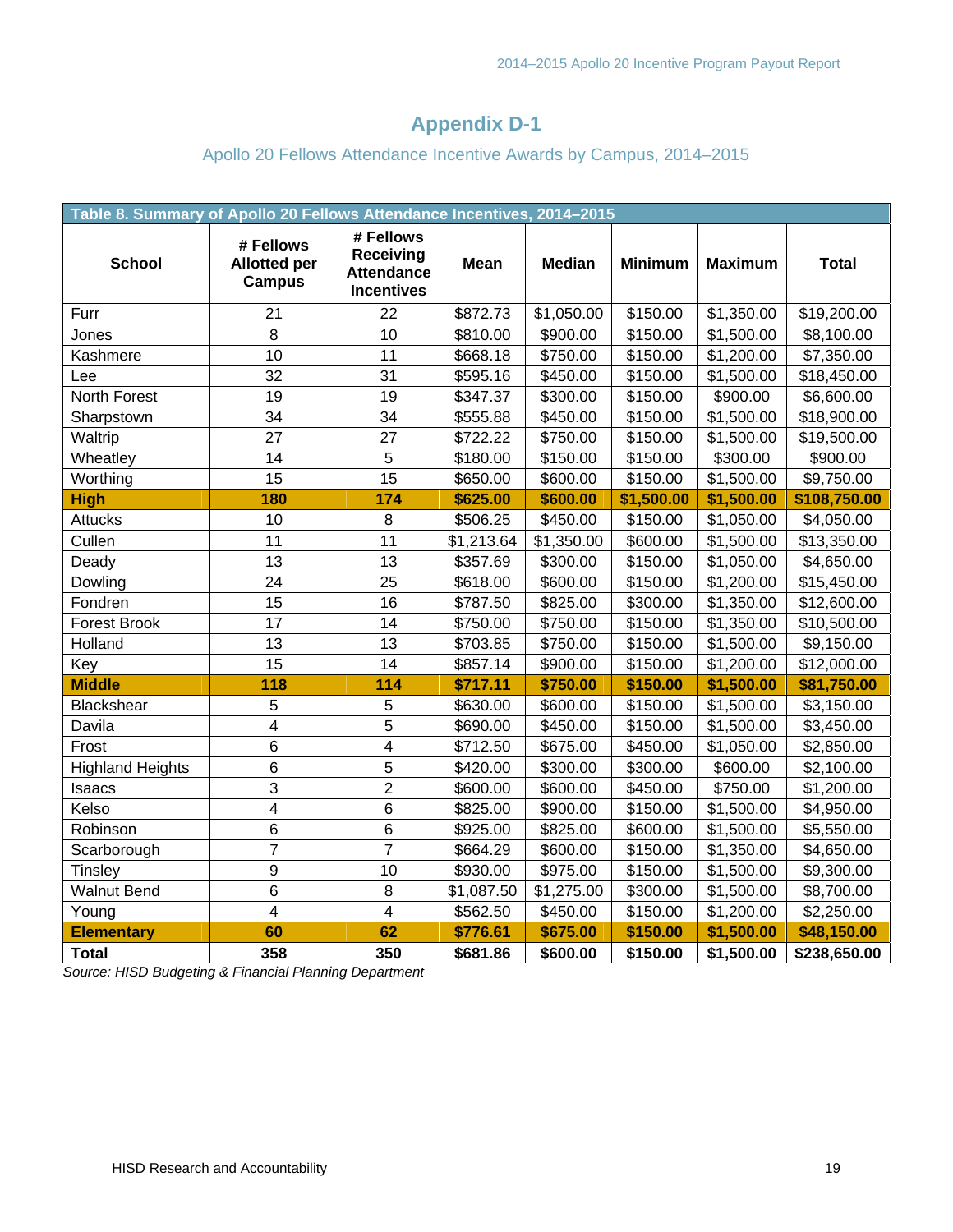### **Appendix D-2**

### Apollo 20 Fellows Student Performance Incentive Awards by Campus, 2014–2015

|                         | Table 9. Summary of Apollo 20 Fellows Student Performance Adjusted Awards, 2014-2015 |                             |             |               |                |                |              |  |  |
|-------------------------|--------------------------------------------------------------------------------------|-----------------------------|-------------|---------------|----------------|----------------|--------------|--|--|
| <b>School</b>           | # Fellows<br><b>Considered</b>                                                       | # Fellows<br><b>Awarded</b> | <b>Mean</b> | <b>Median</b> | <b>Minimum</b> | <b>Maximum</b> | <b>Total</b> |  |  |
| Furr                    | 15                                                                                   | 13                          | \$5,653.85  | \$4,364.61    | \$1,898.60     | \$15,690.77    | \$73,500.00  |  |  |
| Jones                   | 6                                                                                    | 6                           | \$4,229.17  | \$3,925.00    | \$2,850.00     | \$5,600.00     | \$25,375.00  |  |  |
| Kashmere                | 9                                                                                    | 8                           | \$2,656.25  | \$1,600.00    | \$800.00       | \$7,175.00     | \$21,250.00  |  |  |
| Lee                     | 22                                                                                   | 16                          | \$4,535.94  | \$3,762.50    | \$1,350.00     | \$13,375.00    | \$72,575.00  |  |  |
| North Forest            | $\overline{4}$                                                                       | $\overline{2}$              | \$7,634.87  | \$7,634.87    | \$7,294.74     | \$7,975.00     | \$15,269.74  |  |  |
| Sharpstown              | 24                                                                                   | 23                          | \$5,173.91  | \$4,982.86    | \$3,037.17     | \$9,442.92     | \$119,000.01 |  |  |
| Waltrip                 | 23                                                                                   | 19                          | \$4,143.42  | \$4,300.00    | \$1,175.00     | \$7,600.00     | \$78,725.00  |  |  |
| Wheatley                | $\overline{7}$                                                                       | $\overline{2}$              | \$1,154.69  | \$1,154.69    | \$650.00       | \$1,659.38     | \$2,309.38   |  |  |
| Worthing                | 10                                                                                   | 8                           | \$2,025.00  | \$1,712.50    | \$800.00       | \$4,125.00     | \$16,200.00  |  |  |
| <b>High</b>             | 120                                                                                  | 97                          | \$4,373.24  | \$4,125.00    | \$650.00       | \$15,690.77    | \$424,204.13 |  |  |
| Attucks                 | 9                                                                                    | 3                           | \$3,550.00  | \$3,300.00    | \$2,400.00     | \$4,950.00     | \$10,650.00  |  |  |
| Cullen                  | 11                                                                                   | 11                          | \$3,500.00  | \$3,562.33    | \$1,695.31     | \$5,571.86     | \$38,500.00  |  |  |
| Deady                   | 10                                                                                   | 6                           | \$7,583.33  | \$7,586.43    | \$4,723.65     | \$10,979.70    | \$45,499.99  |  |  |
| Dowling                 | 21                                                                                   | 16                          | \$4,053.75  | \$4,215.00    | \$1,830.00     | \$6,810.00     | \$64,860.00  |  |  |
| Fondren                 | 14                                                                                   | 9                           | \$5,833.33  | \$5,811.65    | \$4,202.64     | \$7,594.77     | \$52,500.00  |  |  |
| <b>Forest Brook</b>     | 18                                                                                   | 14                          | \$4,250.00  | \$4,521.33    | \$1,076.81     | \$7,173.97     | \$59,500.00  |  |  |
| Holland                 | 12                                                                                   | 11                          | \$4,136.36  | \$4,143.75    | \$2,498.44     | \$7,312.50     | \$45,500.01  |  |  |
| Key                     | 11                                                                                   | 10                          | \$5,164.60  | \$5,190.00    | \$2,760.00     | \$7,133.68     | \$51,645.97  |  |  |
| <b>Middle</b>           | 106                                                                                  | 80                          | \$4,608.20  | \$4,405.50    | \$1,076.81     | \$10,979.70    | \$368,655.97 |  |  |
| <b>Blackshear</b>       | 5                                                                                    | 3                           | \$4,116.67  | \$4,725.00    | \$2,825.00     | \$4,800.00     | \$12,350.00  |  |  |
| Davila                  | 3                                                                                    | $\overline{3}$              | \$4,379.92  | \$3,375.00    | \$2,200.00     | \$7,564.77     | \$13,139.77  |  |  |
| Frost                   | $\overline{\mathbf{4}}$                                                              | $\overline{\mathbf{4}}$     | \$5,250.00  | \$4,985.97    | \$4,298.25     | \$6,729.82     | \$21,000.00  |  |  |
| <b>Highland Heights</b> | $\overline{\mathbf{4}}$                                                              | 3                           | \$5,735.87  | \$4,293.75    | \$1,781.25     | \$11,132.61    | \$17,207.61  |  |  |
| <b>Isaacs</b>           | $\overline{2}$                                                                       | $\overline{2}$              | \$5,250.00  | \$5,250.00    | \$4,266.29     | \$6,233.71     | \$10,500.00  |  |  |
| Kelso                   | 3                                                                                    | 3                           | \$3,444.45  | \$3,104.17    | \$2,604.17     | \$4,625.00     | \$10,333.34  |  |  |
| Robinson                | 6                                                                                    | 5                           | \$4,060.00  | \$4,075.00    | \$2,375.00     | \$5,825.00     | \$20,300.00  |  |  |
| Scarborough             | 6                                                                                    | 5                           | \$4,090.00  | \$3,750.00    | \$2,350.00     | \$5,800.00     | \$20,450.00  |  |  |
| Tinsley                 | $\overline{8}$                                                                       | 8                           | \$3,937.50  | \$3,701.56    | \$2,721.01     | \$5,466.54     | \$31,499.99  |  |  |
| <b>Walnut Bend</b>      | $\overline{6}$                                                                       | 6                           | \$3,500.00  | \$3,386.40    | \$2,049.79     | \$5,069.89     | \$21,000.02  |  |  |
| Young                   | $\overline{\mathbf{4}}$                                                              | $\overline{2}$              | \$4,015.63  | \$4,015.63    | \$3,281.25     | \$4,750.00     | \$8,031.25   |  |  |
| <b>Elementary</b>       | 51                                                                                   | 44                          | \$4,223.00  | \$4,170.65    | \$1,781.25     | \$11,132.61    | \$185,811.98 |  |  |
| <b>Total</b>            | 277                                                                                  | 221                         | \$4,428.38  | \$4,294.29    | \$650.00       | \$15,690.77    | \$978,672.08 |  |  |

*Sources: Battelle for Kids – Final Eligibility data file; HISD Research & Accountability Department – Final Payout data file; 2014–2015*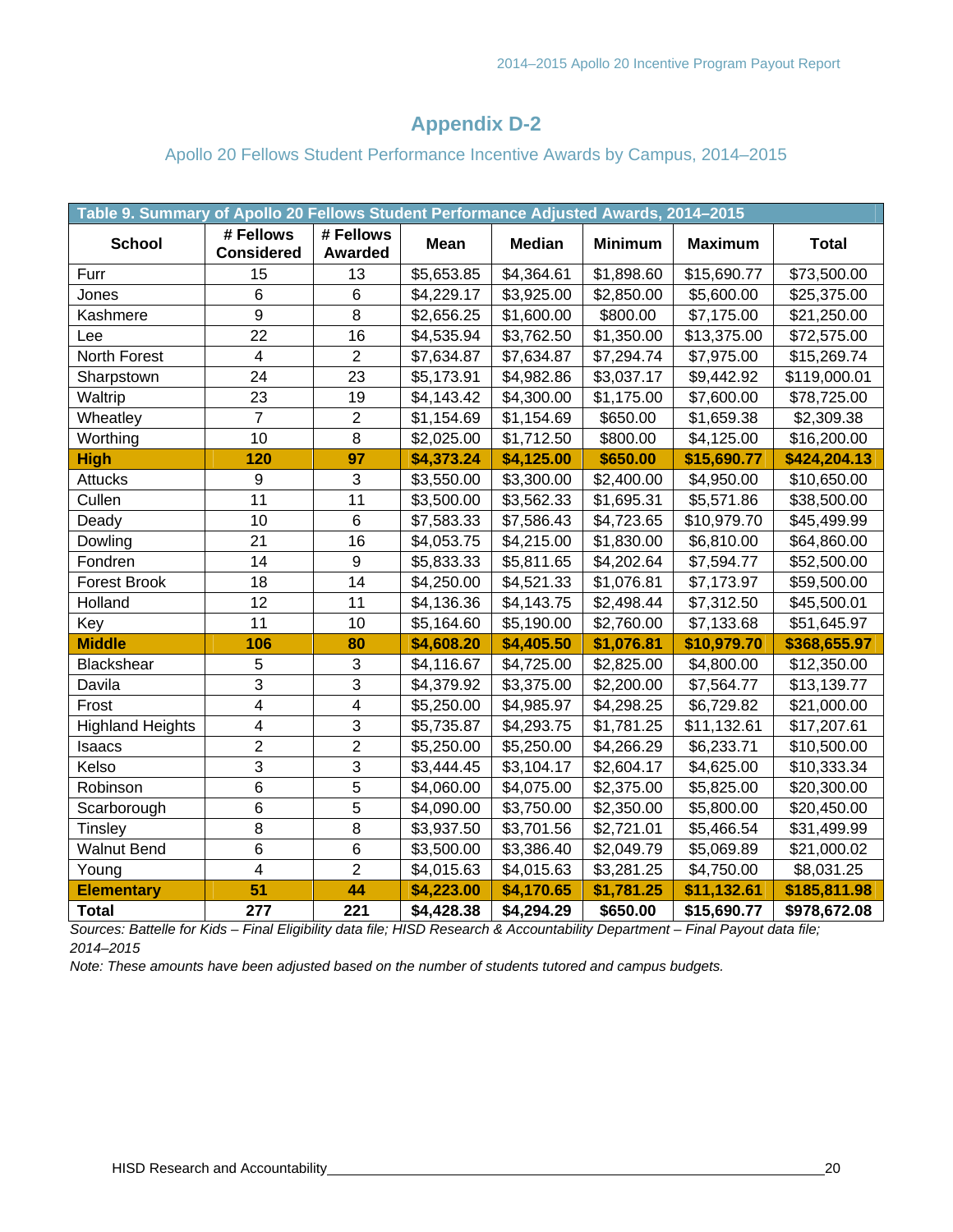### Apollo 20 Fellows Student Performance Incentive Awards by Campus, 2013–2014

|                         | Table 10. Summary of Apollo 20 Fellows Student Performance Adjusted Awards, 2013-2014 |                             |             |               |                |                        |                |  |
|-------------------------|---------------------------------------------------------------------------------------|-----------------------------|-------------|---------------|----------------|------------------------|----------------|--|
| <b>School</b>           | # Fellows<br><b>Considered</b>                                                        | # Fellows<br><b>Awarded</b> | <b>Mean</b> | <b>Median</b> | <b>Minimum</b> | <b>Maximum</b>         | <b>Total</b>   |  |
| Furr                    | 7                                                                                     | $\overline{7}$              | \$4,903.57  | \$4,450.00    | \$2,650.00     | \$8,350.00             | \$34,325.00    |  |
| Jones                   | $6\phantom{1}$                                                                        | $6\phantom{1}$              | \$4,537.50  | \$4,075.00    | \$1,900.00     | \$9,825.00             | \$27,225.00    |  |
| Kashmere                | $\overline{8}$                                                                        | $\overline{6}$              | \$3,837.50  | \$3,687.50    | \$1,825.00     | \$5,650.00             | \$23,025.00    |  |
| Lee                     | 18                                                                                    | 13                          | \$6,703.34  | \$6,275.00    | \$4,600.00     | \$10,025.00            | \$87,143.48    |  |
| North Forest            | 5                                                                                     | 3                           | \$6,766.67  | \$6,925.00    | \$2,850.00     | \$10,525.00            | \$20,300.00    |  |
| Sharpstown              | 20                                                                                    | $\overline{17}$             | \$6,807.41  | \$6,664.11    | \$1,775.00     | \$14,352.63            | \$115,725.91   |  |
| Waltrip                 | 19                                                                                    | 16                          | \$4,544.64  | \$4,544.64    | \$1,450.00     | \$7,300.00             | \$72,714.29    |  |
| Wheatley                | 4                                                                                     | $\overline{\mathbf{4}}$     | \$5,668.75  | \$5,412.50    | \$3,400.00     | \$8,450.00             | \$22,675.00    |  |
| Worthing                | 9                                                                                     | 8                           | \$4,115.63  | \$4,237.50    | \$2,375.00     | \$6,175.00             | \$32,925.00    |  |
| <b>High</b>             | 96                                                                                    | 80                          | \$5,450.73  | \$5,075.00    | \$1,450.00     | \$14,352.63            | \$436,058.68   |  |
| Attucks                 | 8                                                                                     | $\overline{7}$              | \$5,155.71  | \$5,280.00    | \$2,310.00     | \$8,190.00             | \$36,090.00    |  |
| Cullen                  | 9                                                                                     | 8                           | \$5,760.00  | \$5,280.00    | \$2,280.00     | \$10,140.00            | \$46,080.00    |  |
| Deady                   | 13                                                                                    | 12                          | \$6,666.67  | \$6,748.50    | \$4,611.03     | \$9,856.08             | \$80,000.00    |  |
| Dowling                 | 13                                                                                    | 11                          | \$5,361.82  | \$5,220.00    | \$3,030.00     | \$8,820.00             | \$58,980.00    |  |
| Fondren                 | $\overline{15}$                                                                       | $\overline{7}$              | \$3,518.57  | \$3,000.00    | \$1,560.00     | $\overline{$6,720.00}$ | \$24,630.00    |  |
| <b>Forest Brook</b>     | 19                                                                                    | 15                          | \$2,847.54  | \$2,220.00    | \$900.00       | \$7,290.00             | \$42,713.14    |  |
| Holland                 | 10                                                                                    | 8                           | \$8,125.00  | \$8,062.47    | \$5,443.64     | \$12,505.66            | \$65,000.00    |  |
| Key                     | 13                                                                                    | 11                          | \$6,363.64  | \$6,483.97    | \$3,115.67     | \$8,645.29             | \$70,000.00    |  |
| <b>Middle</b>           | 100                                                                                   | 79                          | \$5,360.67  | \$5,280.00    | \$900.00       | \$12,505.66            | \$423,493.14   |  |
| Blackshear              | 3                                                                                     | 3                           | \$2,708.33  | \$2,450.00    | \$1,775.00     | \$3,900.00             | \$8,125.00     |  |
| Davila                  | 3                                                                                     | $\overline{2}$              | \$650.00    | \$650.00      | \$225.00       | \$1,075.00             | \$1,300.00     |  |
| Frost                   | 4                                                                                     | $\overline{2}$              | \$10,000.00 | \$10,000.00   | \$9,753.36     | \$10,246.64            | \$20,000.00    |  |
| <b>Highland Heights</b> | 5                                                                                     | 4                           | \$2,181.25  | \$1,562.50    | \$1,175.00     | \$4,425.00             | \$8,725.00     |  |
| Isaacs                  | $\overline{2}$                                                                        | 1                           | \$3,050.00  | \$3,050.00    | \$3,050.00     | \$3,050.00             | \$3,050.00     |  |
| Kelso                   | 5                                                                                     | $\overline{\mathbf{4}}$     | \$5,000.00  | \$5,294.12    | \$2,909.09     | \$6,502.67             | \$20,000.00    |  |
| Robinson                | 5                                                                                     | $\overline{5}$              | \$5,000.00  | \$4,957.31    | \$2,490.51     | \$8,325.43             | \$25,000.00    |  |
| Scarborough             | $6\phantom{1}$                                                                        | 4                           | \$4,425.00  | \$4,575.00    | \$3,475.00     | \$5,075.00             | \$17,700.00    |  |
| Tinsley                 | $6\phantom{1}$                                                                        | 4                           | \$7,181.25  | \$7,125.00    | \$5,150.00     | \$9,325.00             | \$28,725.00    |  |
| <b>Walnut Bend</b>      | 5                                                                                     | $\overline{\mathbf{4}}$     | \$4,512.50  | \$4,762.50    | \$2,200.00     | \$6,325.00             | \$18,050.00    |  |
| Young                   | $\overline{2}$                                                                        | $\overline{2}$              | \$5,600.00  | \$5,600.00    | \$5,200.00     | \$6,000.00             | \$11,200.00    |  |
| <b>Elementary</b>       | 46                                                                                    | 35                          | \$4,625.00  | \$4,957.31    | \$225.00       | \$10,246.64            | \$161,875.00   |  |
| <b>Total</b>            | 242                                                                                   | 194                         | \$5,265.09  | \$5,075.00    | \$225.00       | \$14,352.63            | \$1,021,426.82 |  |

*Sources: Battelle for Kids – Final Eligibility data file; HISD Research & Accountability Department – Final Payout data file; 2013–2014*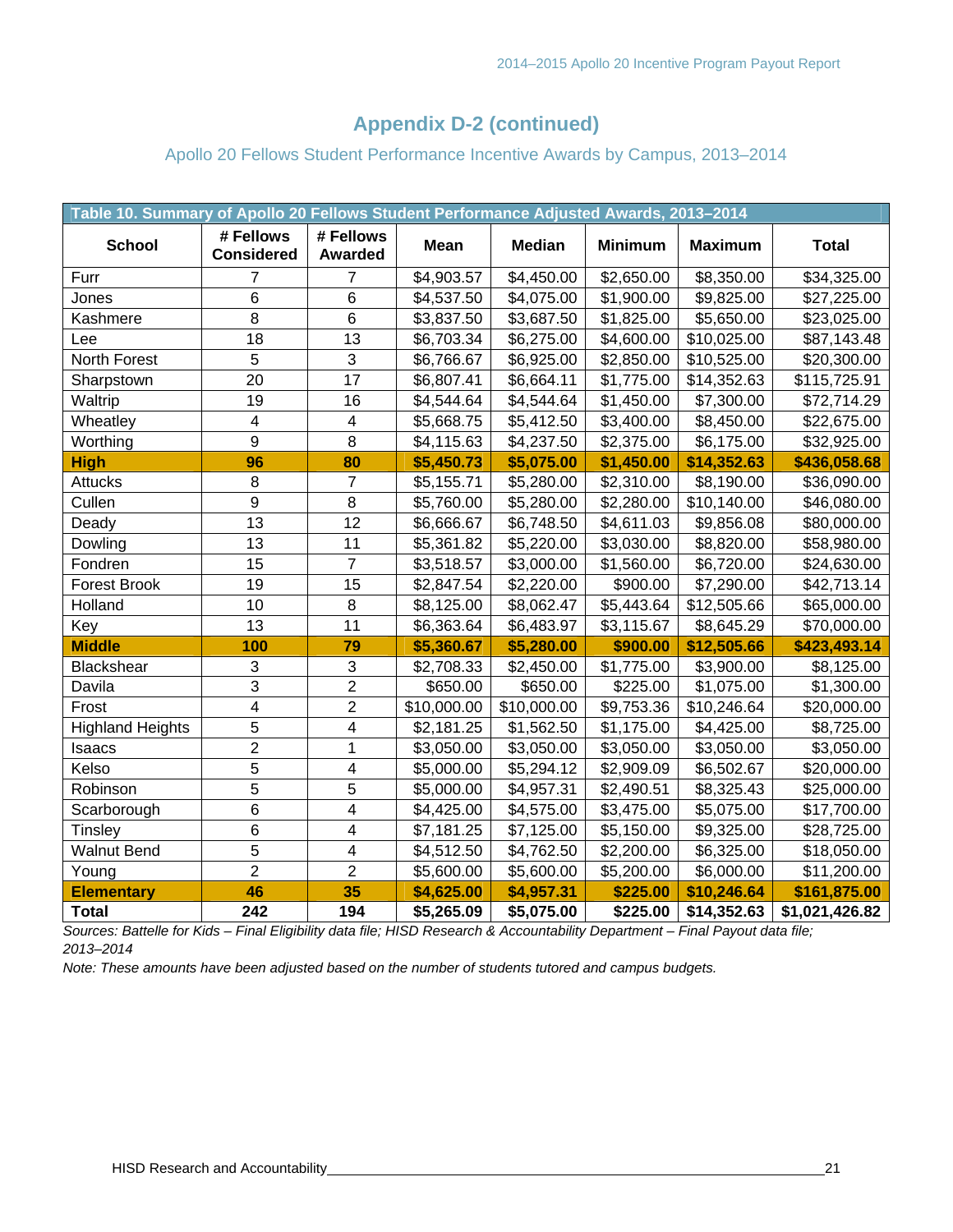### Apollo 20 Fellows Student Performance Incentive Awards by Campus, 2012–2013

| Table 11. Summary of Apollo 20 Fellows Student Performance Adjusted Awards, 2012-2013 |                                |                          |             |               |                |                |              |
|---------------------------------------------------------------------------------------|--------------------------------|--------------------------|-------------|---------------|----------------|----------------|--------------|
| <b>School</b>                                                                         | # Fellows<br><b>Considered</b> | # Fellows<br>Awarded     | <b>Mean</b> | <b>Median</b> | <b>Minimum</b> | <b>Maximum</b> | <b>Total</b> |
| Jones                                                                                 | 14                             | 10                       | \$3,875.00  | \$3,162.50    | \$725.00       | \$9,800.00     | \$38,750.00  |
| Kashmere                                                                              | 18                             | 10                       | \$2,695.00  | \$2,912.50    | \$1,025.00     | \$3,975.00     | \$26,950.00  |
| Lee                                                                                   | 52                             | 27                       | \$4,171.00  | \$4,125.00    | \$425.00       | \$8,500.00     | \$104,275.00 |
| Sharpstown                                                                            | 38                             | 24                       | \$4,707.00  | \$4,601.00    | \$944.00       | \$9,200.00     | \$112,976.00 |
| <b>High</b>                                                                           | 122                            | 71                       | \$3,985.00  | \$3,750.00    | \$725.00       | \$9,800.00     | \$282,951.00 |
| <b>Attucks</b>                                                                        | 17                             | 8                        | \$4,404.00  | \$4,508.00    | \$1,320.00     | \$6,984.00     | \$35,233.00  |
| Ryan                                                                                  | 13                             | 5                        | \$6,002.00  | \$6,818.00    | \$3,655.00     | \$7,145.00     | \$30,008.00  |
| Fondren                                                                               | 28                             | 18                       | \$2,570.00  | \$2,685.00    | \$420.00       | \$4,650.00     | \$46,260.00  |
| Dowling Math                                                                          | 32                             | 19                       | \$5,302.00  | \$4,943.00    | \$982.00       | \$11,509.00    | \$100,730.00 |
| Dowling Reading                                                                       | 17                             | 16                       | \$3,329.00  | \$3,222.00    | \$747.00       | \$6,715.00     | \$53,270.00  |
| Key                                                                                   | 19                             | 15                       | \$4,200.00  | \$4,080.00    | \$2,040.00     | \$6,332.00     | \$63,000.00  |
| <b>Middle</b>                                                                         | 126                            | 81                       | \$4,056.00  | \$3,682.51    | \$420.00       | \$11,509.00    | \$328,501.00 |
| <b>Blackshear</b>                                                                     | 5                              | 4                        | \$2,155.00  | \$2,420.00    | \$880.00       | \$2,900.00     | \$8,620.00   |
| Davila                                                                                | 4                              | $\overline{2}$           | \$6,188.00  | \$6,188.00    | \$5,600.00     | \$6,775.00     | \$12,375.00  |
| Frost                                                                                 | 4                              | 3                        | \$3,500.00  | \$4,253.00    | \$1,901.00     | \$4,346.00     | \$10,500.00  |
| <b>Highland Heights</b>                                                               | 8                              | 1                        | \$1,625.00  | \$1,625.00    | \$1,625.00     | \$1,625.00     | \$1,625.00   |
| <b>Isaacs</b>                                                                         | 4                              | 4                        | \$1,944.00  | \$1,375.00    | \$975.00       | \$4,050.00     | \$7,775.00   |
| Kelso                                                                                 | 9                              | 3                        | \$586.00    | \$600.00      | \$300.00       | \$857.00       | \$1,757.00   |
| Robinson                                                                              | 8                              | $\overline{7}$           | \$2,963.00  | \$3,650.00    | \$1,200.00     | \$7,175.00     | \$23,700.00  |
| Scarborough                                                                           | 9                              | $6\phantom{1}$           | \$4,083.00  | \$4,082.00    | \$3,263.00     | \$5,140.00     | \$24,500.00  |
| <b>Tinsley</b>                                                                        | 8                              | 5                        | \$3,188.00  | \$3,125.00    | \$2,400.00     | \$3,915.00     | \$15,940.00  |
| <b>Walnut Bend</b>                                                                    | 5                              | $\overline{\mathcal{A}}$ | \$4,375.00  | \$4,280.00    | \$3,151.00     | \$5,789.00     | \$17,500.00  |
| Young                                                                                 | 6                              | $\overline{2}$           | \$2,125.00  | \$2,125.00    | \$1,750.00     | \$2,500.00     | \$4,250.00   |
| <b>Elementary</b>                                                                     | 70                             | 41                       | \$3,135.00  | \$3,151.00    | \$300.00       | \$7,175.00     | \$128,542.00 |
| <b>Total</b>                                                                          | 318                            | 193                      | \$3,834.17  | \$3,600.00    | \$300.00       | \$11,509.00    | \$739,994.00 |

*Sources: Battelle for Kids – Final Eligibility data file; HISD Research & Accountability Department – Final Payout data file; 2012–2013*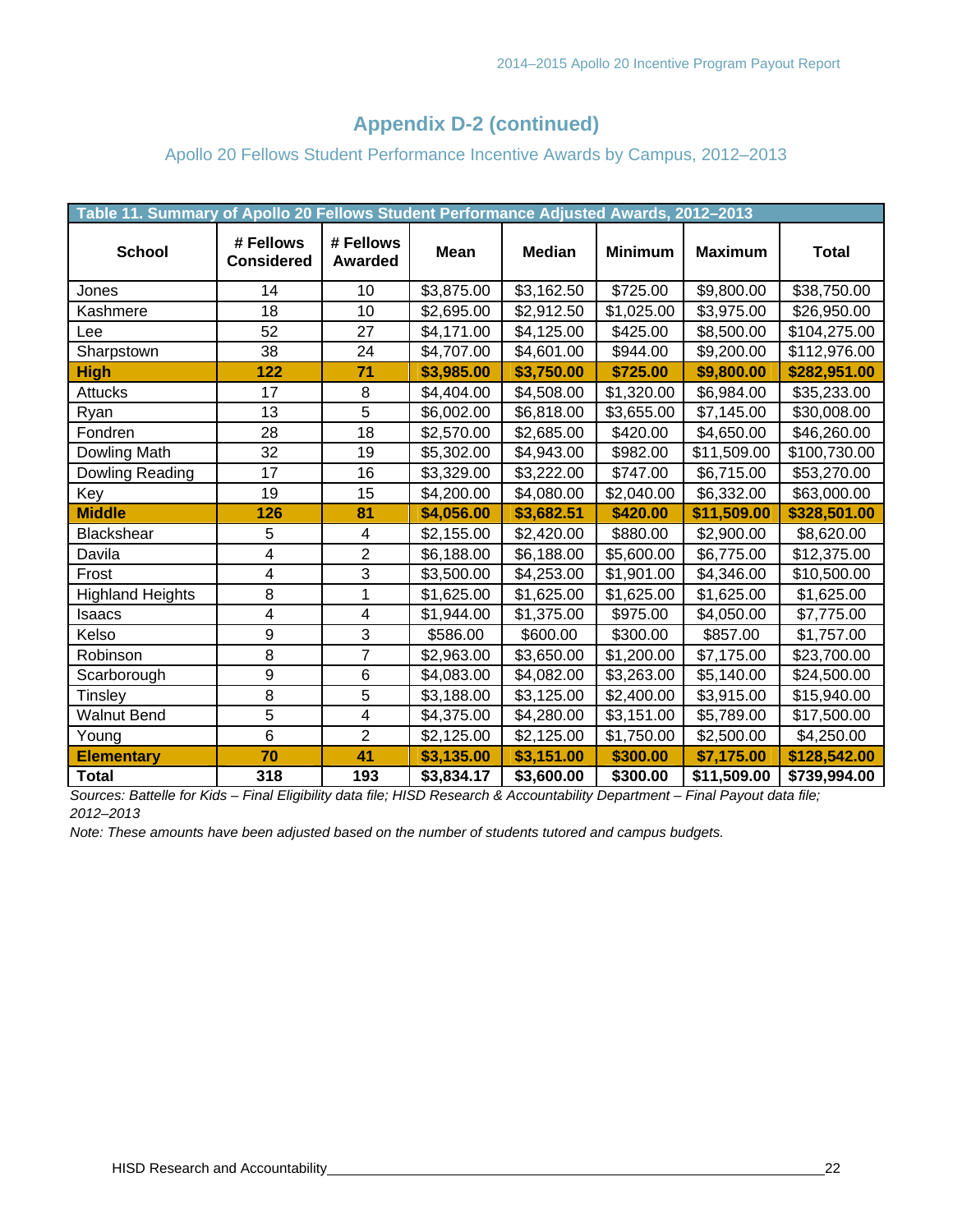### Apollo 20 Fellows Student Performance Incentive Awards by Campus, 2011–2012

| Table 12. Summary of Apollo 20 Fellows Student Performance Adjusted Awards, 2011–2012 |                                |                             |                        |                        |                |                        |              |  |
|---------------------------------------------------------------------------------------|--------------------------------|-----------------------------|------------------------|------------------------|----------------|------------------------|--------------|--|
| <b>School</b>                                                                         | # Fellows<br><b>Considered</b> | # Fellows<br><b>Awarded</b> | <b>Mean</b>            | <b>Median</b>          | <b>Minimum</b> | <b>Maximum</b>         | <b>Total</b> |  |
| Jones                                                                                 | 15                             | 11                          | \$4,773.00             | \$4,264.00             | \$1,874.00     | \$8,973.00             | \$52,500.00  |  |
| Kashmere                                                                              | 14                             | 10                          | \$5,205.00             | \$4,000.00             | \$2,475.00     | \$10,950.00            | \$52,050.00  |  |
| Lee                                                                                   | 35                             | 22                          | \$4,278.00             | $\overline{$3,938.00}$ | \$700.00       | \$9,500.00             | \$94,120.00  |  |
| Sharpstown                                                                            | 35                             | 25                          | \$4,900.00             | \$4,464.00             | \$868.00       | \$9,857.00             | \$122,500.00 |  |
| <b>High</b>                                                                           | 99                             | 68                          | \$4,723.00             | \$4,177.00             | \$700.00       | \$10,950.00            | \$321,170.00 |  |
| <b>Attucks</b>                                                                        | 12                             | 11                          | \$3,905.00             | \$3,660.00             | \$1,470.00     | \$6,300.00             | \$42,960.00  |  |
| Ryan                                                                                  | 8                              | 3                           | \$3,232.00             | \$3,245.00             | \$3,025.00     | \$3,425.00             | \$9,695.00   |  |
| Fondren                                                                               | 17                             | 15                          | \$4,274.00             | $\overline{$3,840.00}$ | \$1,320.00     | $\overline{$7,860.00}$ | \$64,112.00  |  |
| Dowling Math                                                                          | 18                             | 16                          | \$4,182.00             | \$3,974.00             | \$2,885.00     | \$7,331.00             | \$66,910.00  |  |
| Dowling Reading                                                                       | 15                             | 13                          | \$3,738.00             | \$3,636.00             | \$1,708.00     | \$6,614.00             | \$48,590.00  |  |
| Key                                                                                   | 13                             | 9                           | \$5,056.00             | \$5,535.00             | \$3,156.00     | \$7,157.00             | \$45,500.00  |  |
| <b>Middle</b>                                                                         | 83                             | 67                          | \$4,146.00             | \$3,750.00             | \$1,320.00     | \$7,860.00             | \$277,767.00 |  |
| Blackshear                                                                            | 3                              | $\overline{2}$              | \$3,675.00             | \$3,675.00             | \$3,575.00     | \$3,775.00             | \$7,350.00   |  |
| Davila                                                                                | 4                              | $\mathbf 1$                 | \$3,618.00             | \$3,618.00             | \$3,618.00     | \$3,618.00             | \$3,618.00   |  |
| Frost                                                                                 | 3                              | 3                           | $\overline{$3,500.00}$ | \$3,419.00             | \$2,669.00     | \$4,412.00             | \$10,500.00  |  |
| <b>Highland Heights</b>                                                               | $\overline{7}$                 | 5                           | \$2,880.00             | \$2,675.00             | \$1,350.00     | \$4,450.00             | \$14,400.00  |  |
| <b>Isaacs</b>                                                                         | 4                              | $\overline{2}$              | \$3,350.00             | \$3,350.00             | \$3,250.00     | \$3,450.00             | \$6,700.00   |  |
| Kelso                                                                                 | 4                              | 3                           | \$4,667.00             | \$4,274.00             | \$3,876.00     | \$5,850.00             | \$14,000.00  |  |
| Robinson                                                                              | 8                              | 6                           | \$4,371.00             | \$4,150.00             | \$2,275.00     | \$7,000.00             | \$26,225.00  |  |
| Scarborough                                                                           | $\overline{7}$                 | $\overline{6}$              | \$4,083.00             | \$3,725.00             | \$2,302.00     | \$6,981.00             | \$24,500.00  |  |
| Tinsley                                                                               | 7                              | 4                           | \$6,125.00             | \$6,100.00             | \$5,191.00     | \$7,110.00             | \$24,500.00  |  |
| <b>Walnut Bend</b>                                                                    | $\overline{5}$                 | $\overline{5}$              | \$3,500.00             | \$3,202.00             | \$3,020.00     | \$4,529.00             | \$17,500.00  |  |
| Young                                                                                 | 4                              | $\overline{0}$              | $-1$                   |                        |                |                        |              |  |
| <b>Elementary</b>                                                                     | 56                             | 37                          | \$4,059.00             | \$3,778.00             | \$1,350.00     | \$7,110.00             | \$149,293.00 |  |
| <b>Total</b>                                                                          | 238                            | 172                         | \$4,535.00             | \$3,875.00             | \$700.00       | \$10,950.00            | \$748,230.00 |  |

*Sources: Battelle for Kids – Final Eligibility data file; HISD Research & Accountability Department – Final Payout data file; 2011–2012*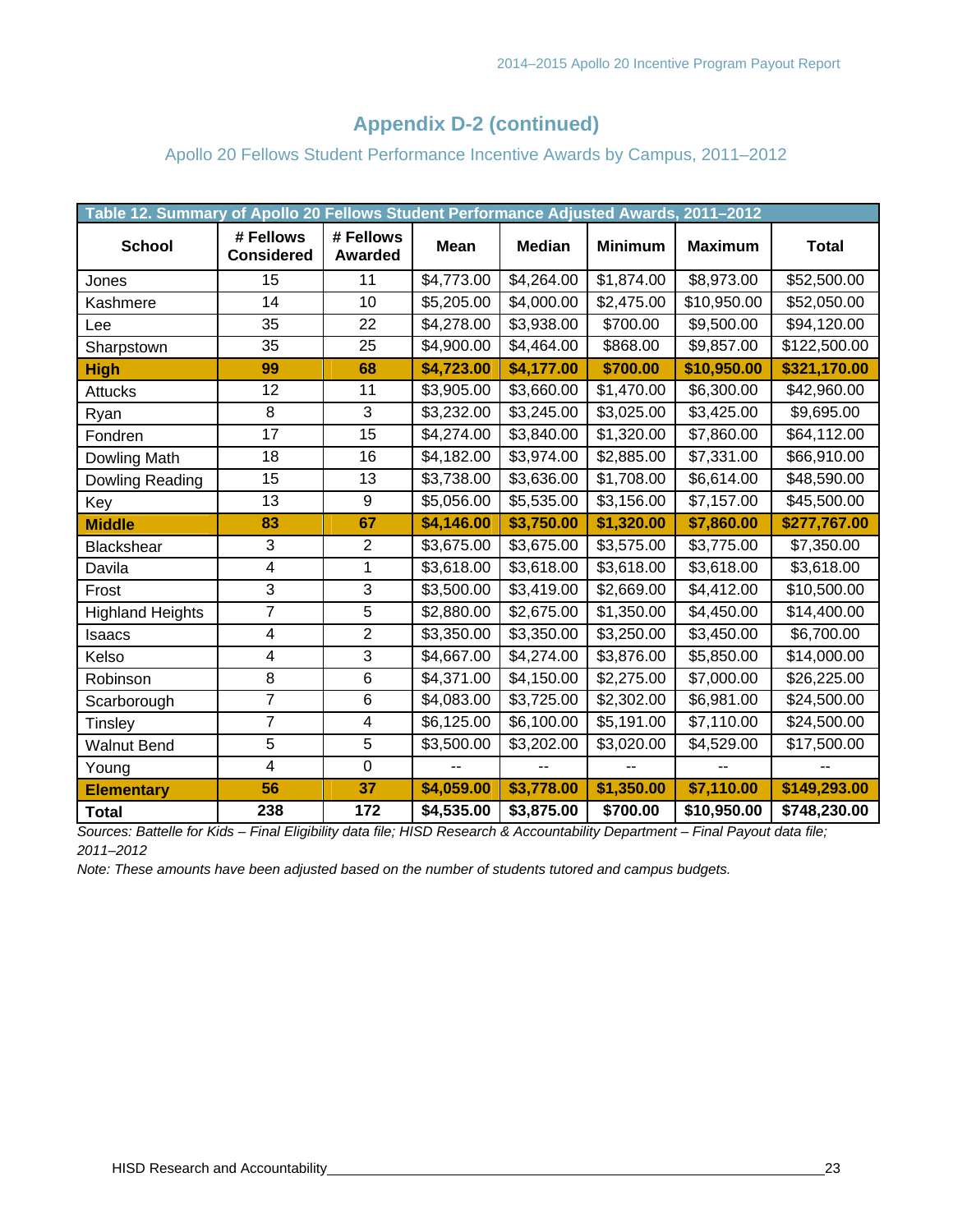### Apollo 20 Fellows Student Performance Incentive Awards by Campus, 2010–2011

| Table 13. Summary of Apollo 20 Fellows Student Performance Adjusted Awards, 2010-2011 |                                |                      |             |               |                |                |              |  |
|---------------------------------------------------------------------------------------|--------------------------------|----------------------|-------------|---------------|----------------|----------------|--------------|--|
| <b>School</b>                                                                         | # Fellows<br><b>Considered</b> | # Fellows<br>Awarded | <b>Mean</b> | <b>Median</b> | <b>Minimum</b> | <b>Maximum</b> | <b>Total</b> |  |
| Jones                                                                                 | 15                             | 14                   | \$1,895.00  | \$1,638.00    | \$700.00       | \$3,925.00     | \$26,525.00  |  |
| Kashmere                                                                              | 13                             | 13                   | \$3,763.00  | \$3,525.00    | \$2,275.00     | \$7,075.00     | \$48,925.00  |  |
| Lee                                                                                   | 49                             | 31                   | \$3,140.00  | \$3,150.00    | \$700.00       | \$7,100.00     | \$97,350.00  |  |
| Sharpstown                                                                            | 31                             | 25                   | \$4,534.00  | \$4,715.00    | \$1,308.00     | \$7,826.00     | \$113,339.00 |  |
| <b>High</b>                                                                           | 108                            | 83                   | \$3,333.00  | \$3,337.50    | \$700.00       | \$7,826.00     | \$286,139.00 |  |
| <b>Attucks</b>                                                                        | 16                             | 12                   | \$3,348.00  | \$3,585.00    | \$1,710.00     | \$4,800.00     | \$40,170.00  |  |
| Ryan                                                                                  | 9                              | 6                    | \$3,950.00  | \$4,635.00    | \$1,140.00     | \$6,390.00     | \$23,700.00  |  |
| Fondren                                                                               | 22                             | 22                   | \$3,376.00  | \$3,105.00    | \$810.00       | \$6,870.00     | \$74,280.00  |  |
| Dowling                                                                               | 43                             | 37                   | \$4,183.00  | \$4,200.00    | \$412.00       | \$8,016.00     | \$154,783.00 |  |
| Key                                                                                   | 19                             | 18                   | \$2,660.00  | \$2,235.00    | \$900.00       | \$5,550.00     | \$47,880.00  |  |
| <b>Middle</b>                                                                         | 109                            | 95                   | \$3,503.40  | \$3,585.00    | \$412.00       | \$8,016.00     | \$340,813.00 |  |
| <b>Total</b>                                                                          | 217                            | 178                  | \$3,427.67  | \$3,525.00    | \$412.00       | \$8,016.00     | \$626,952.00 |  |

*Sources: Battelle for Kids – Final Eligibility data file; HISD Research & Accountability Department – Final Payout data file; 2010–2011*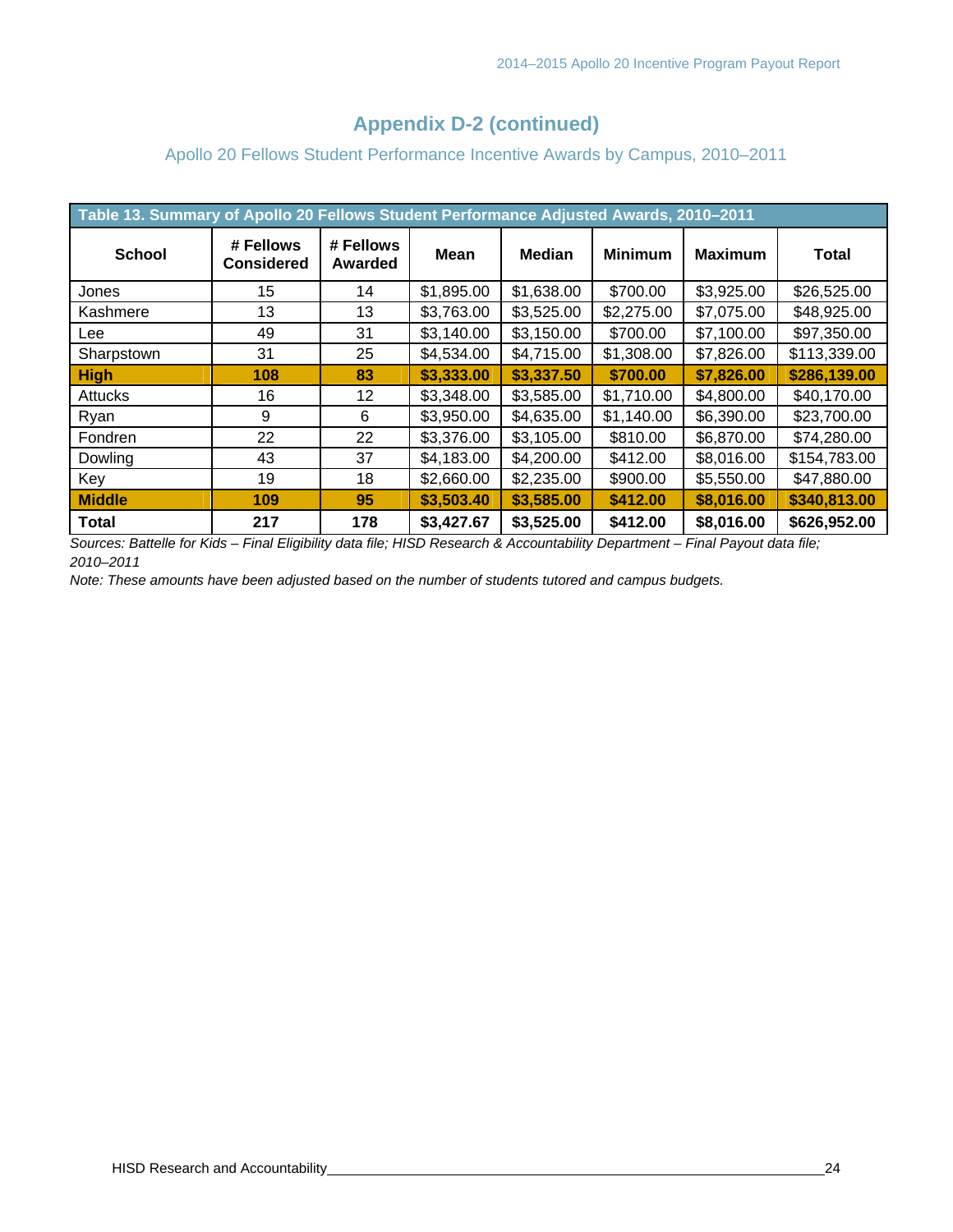### **Appendix D-3**

| Table 14. Apollo 20 Principal Incentives by Strand, 2014-2015 |                                     |                                      |                                                  |              |  |  |  |
|---------------------------------------------------------------|-------------------------------------|--------------------------------------|--------------------------------------------------|--------------|--|--|--|
| <b>School</b>                                                 | <b>Student</b><br><b>Attendance</b> | <b>Student</b><br><b>Achievement</b> | <b>Student Grade</b><br><b>Level Performance</b> | <b>Total</b> |  |  |  |
| Furr                                                          | \$0.00                              | \$0.00                               | \$1,810.34                                       | \$1,810.34   |  |  |  |
| Jones                                                         | \$10,000.00                         | \$10,000.00                          | \$8,495.58                                       | \$28,495.58  |  |  |  |
| Kashmere                                                      | \$0.00                              | \$0.00                               | \$3,808.40                                       | \$3,808.40   |  |  |  |
| Lee                                                           | \$10,000.00                         | \$2,000.00                           | \$0.00                                           | \$12,000.00  |  |  |  |
| North Forest                                                  | \$2,681.96                          | \$6,333.40                           | \$2,458.67                                       | \$11,474.03  |  |  |  |
| Sharpstown                                                    | \$0.00                              | \$8,000.00                           | \$2,025.09                                       | \$10,025.09  |  |  |  |
| Waltrip                                                       | \$0.00                              | \$0.00                               | \$1,586.72                                       | \$1,586.72   |  |  |  |
| Wheatley                                                      | \$1,481.48                          | \$0.00                               | \$1,447.81                                       | \$2,929.29   |  |  |  |
| Worthing*                                                     | \$0.00                              | \$0.00                               | \$0.00                                           | \$0.00       |  |  |  |
| <b>High</b>                                                   | \$24,163.44                         | \$26,333.40                          | \$21,632.61                                      | \$72,129.45  |  |  |  |
| Attucks*                                                      | \$0.00                              | \$0.00                               | \$0.00                                           | \$0.00       |  |  |  |
| Cullen                                                        | \$141.85                            | \$0.00                               | \$0.00                                           | \$141.85     |  |  |  |
| Deady*                                                        | \$0.00                              | \$0.00                               | \$0.00                                           | \$0.00       |  |  |  |
| Dowling                                                       | \$2,666.80                          | \$0.00                               | \$0.00                                           | \$2,666.80   |  |  |  |
| Fondren                                                       | \$296.31                            | \$6,222.53                           | \$52.09                                          | \$6,570.93   |  |  |  |
| Forest Brook*                                                 | \$0.00                              | \$0.00                               | \$0.00                                           | \$0.00       |  |  |  |
| Holland                                                       | \$1,666.75                          | \$0.00                               | \$0.00                                           | \$1,666.75   |  |  |  |
| Key                                                           | \$0.00                              | \$0.00                               | \$0.00                                           | \$0.00       |  |  |  |
| <b>Middle</b>                                                 | \$4,771.71                          | \$6,222.53                           | \$52.09                                          | \$11,046.33  |  |  |  |
| Blackshear*                                                   | \$0.00                              | \$0.00                               | \$0.00                                           | \$0.00       |  |  |  |
| Davila                                                        | \$208.31                            | \$2,666.40                           | \$0.00                                           | \$2,874.71   |  |  |  |
| Frost                                                         | \$1,111.00                          | \$0.00                               | \$662.72                                         | \$1,773.72   |  |  |  |
| <b>Highland Heights</b>                                       | \$606.00                            | \$1,111.00                           | \$28.73                                          | \$1,745.73   |  |  |  |
| Isaacs                                                        | \$303.00                            | \$3,333.00                           | \$560.93                                         | \$4,196.93   |  |  |  |
| Kelso                                                         | \$0.00                              | \$3,333.00                           | \$0.00                                           | \$3,333.00   |  |  |  |
| Robinson                                                      | \$0.00                              | \$2,666.40                           | \$0.00                                           | \$2,666.40   |  |  |  |
| Scarborough                                                   | \$888.80                            | \$0.00                               | \$0.00                                           | \$888.80     |  |  |  |
| Tinsley*                                                      | \$0.00                              | \$0.00                               | \$0.00                                           | \$0.00       |  |  |  |
| <b>Walnut Bend</b>                                            | \$476.14                            | \$2,222.00                           | \$0.00                                           | \$2,698.14   |  |  |  |
| Young                                                         | \$0.00                              | \$0.00                               | \$0.00                                           | \$0.00       |  |  |  |
| <b>Elementary</b>                                             | \$3,593.25                          | \$15,331.80                          | \$1,252.38                                       | \$20,177.43  |  |  |  |
| <b>Total</b>                                                  | \$32,528.40                         | \$47,887.73                          | \$22,937.08                                      | \$103,353.21 |  |  |  |

#### Apollo 20 Principal Incentive Awards by Campus, 2014–2015

*Sources: Battelle for Kids – Final Eligibility data file; HISD Research & Accountability Department – Final Payout data file; 2014–2015* 

*\*Principals in these campuses did not meet eligibility criteria and did not receive any Apollo Principal Incentive for 2014–2015.* 

*Note: Maximum payout is \$30,000 for high school principals, \$20,000 for middle school principals, and \$10,000 for elementary school principals.*